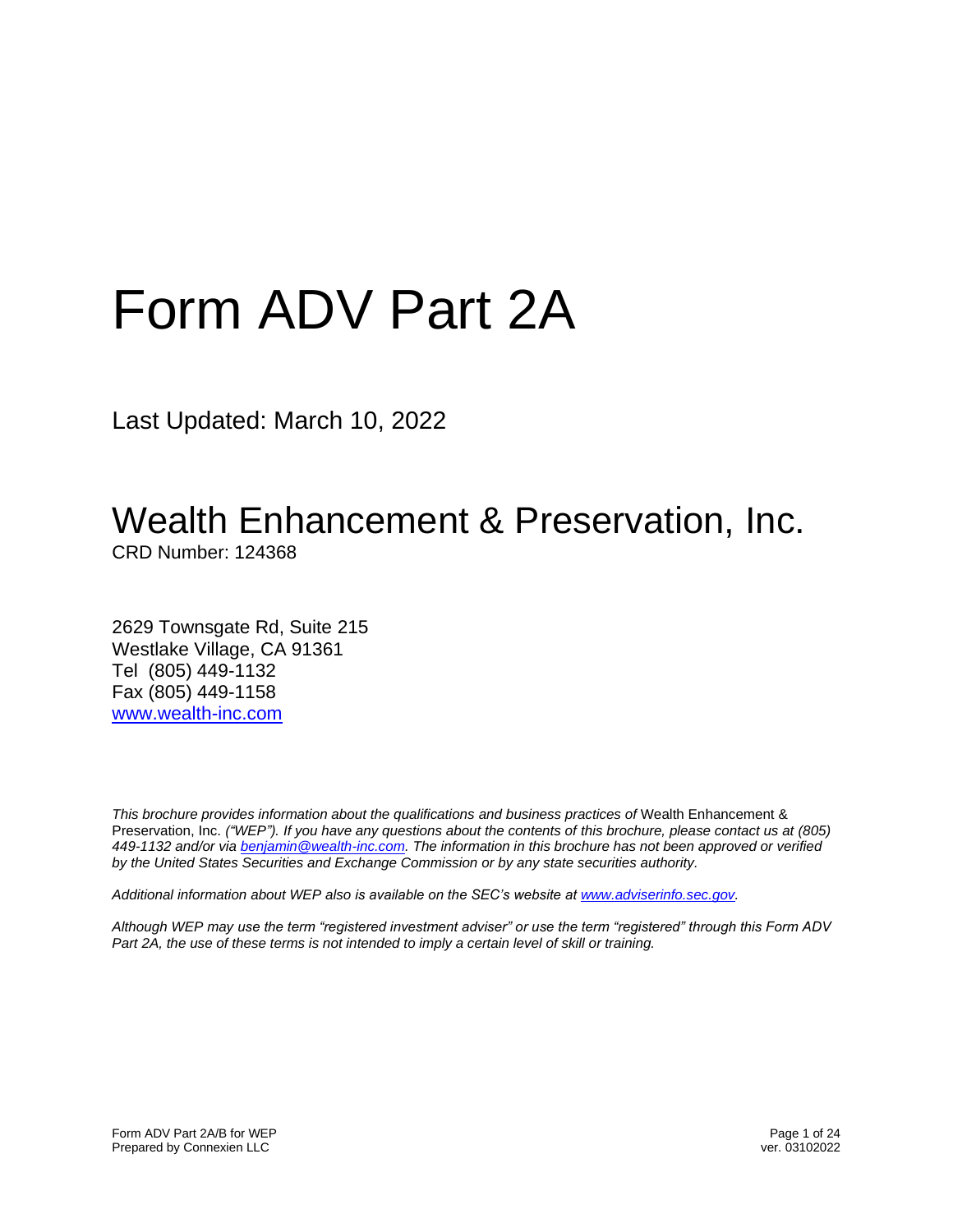# Item 2. Material Changes since Last Update

The U.S. Securities and Exchange Commission ("SEC") requires advisers to provide a Firm Brochure in narrative "plain English" format. The rule specifies mandatory sections and organization and compliance with the Rule becomes mandatory. All new investment adviser registrations must comply with the Rule. Filing via IARD must be made within 90 days of the end of each adviser's fiscal year end.

#### **Material Changes since last update on March 19, 2021:**

• Item 4 Advisory Services (Assets Under Management). WEP has updated its assets under management as of December 31, 2021.

#### **Annual Update**

The Material Changes section of this brochure will be updated annually and/or when material changes occur since the previous release of WEP's Brochure. A summary of changes is necessary to inform clients of any substantive changes to WEP's policies, practices, or conflicts of interests so that they can determine whether to review the brochure in its entirety or to contact WEP with questions about the changes.

#### **Full Brochure Available**

Clients who would like to receive a complete copy of our Firm Brochure, please contact us by telephone at (805) 449-1132 or by fax (805) 449-1158 or visit our website at [www.wealth-inc.com.](http://www.wealth-inc.com/)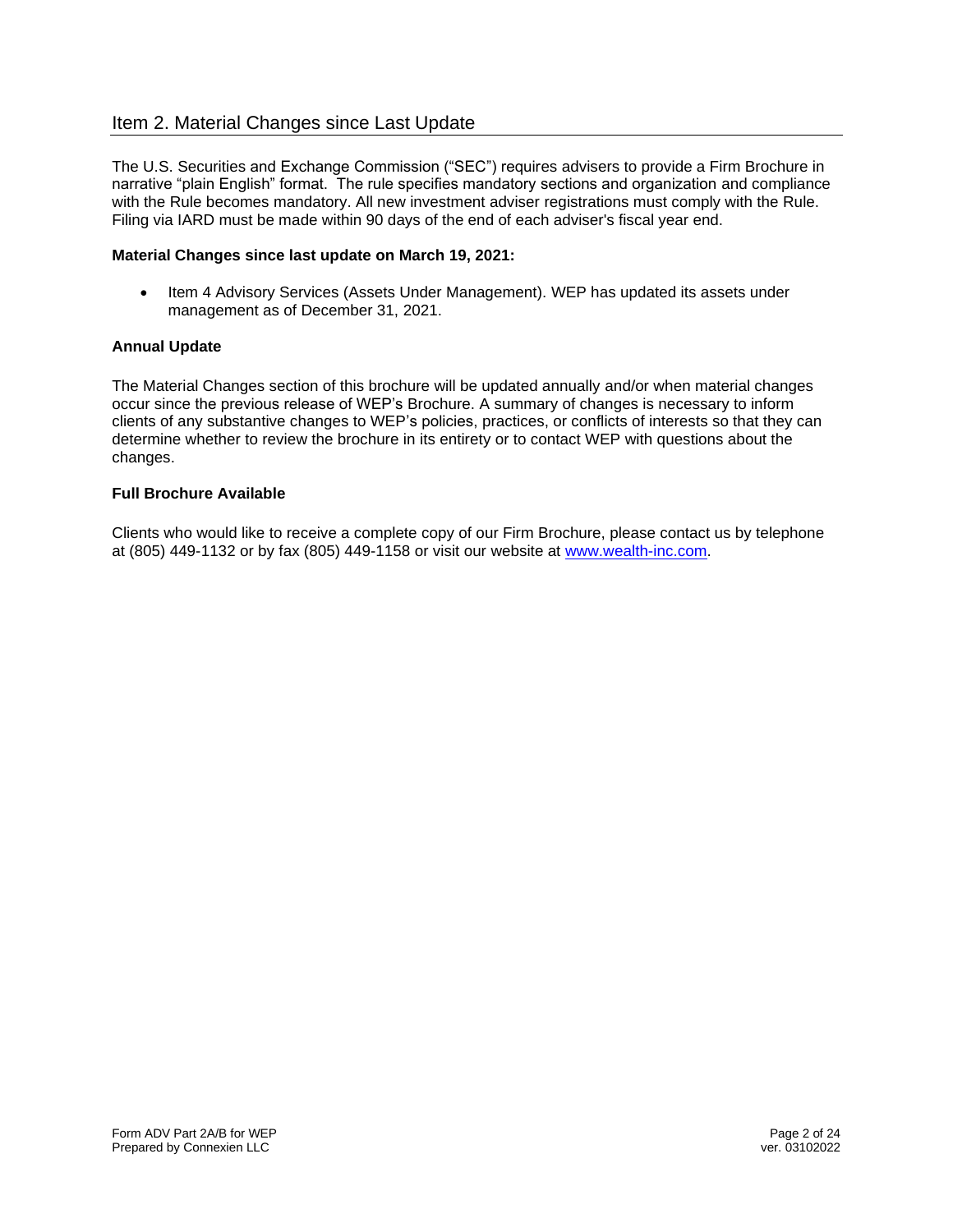# **Item 3. Table of Contents**

#### **Form ADV Part 2A**

| Use of Third Party Money Managers (Assetmark/SEI Programs) 06                       |                               |
|-------------------------------------------------------------------------------------|-------------------------------|
|                                                                                     |                               |
|                                                                                     |                               |
|                                                                                     |                               |
|                                                                                     |                               |
|                                                                                     |                               |
|                                                                                     |                               |
|                                                                                     |                               |
| Third-Party Money Manager Fees (Assetmark Financial Program) 09                     |                               |
|                                                                                     |                               |
|                                                                                     |                               |
|                                                                                     |                               |
|                                                                                     |                               |
|                                                                                     |                               |
| Requirement for Opening Accounts (Minimum Investment Amount) 12                     |                               |
| Item 8. Methods of Analysis, Investment Strategies & Risk of Loss 12                |                               |
|                                                                                     |                               |
|                                                                                     |                               |
|                                                                                     |                               |
|                                                                                     |                               |
|                                                                                     |                               |
|                                                                                     |                               |
|                                                                                     |                               |
|                                                                                     |                               |
|                                                                                     |                               |
|                                                                                     |                               |
| Item 11. Code of Ethics, Participation in Client Transactions & Personal Trading 15 |                               |
|                                                                                     |                               |
|                                                                                     |                               |
|                                                                                     |                               |
|                                                                                     |                               |
|                                                                                     |                               |
| Form ADV Part 2A/B for WEP<br>Prepared by Connexien LLC                             | Page 3 of 24<br>ver. 03102022 |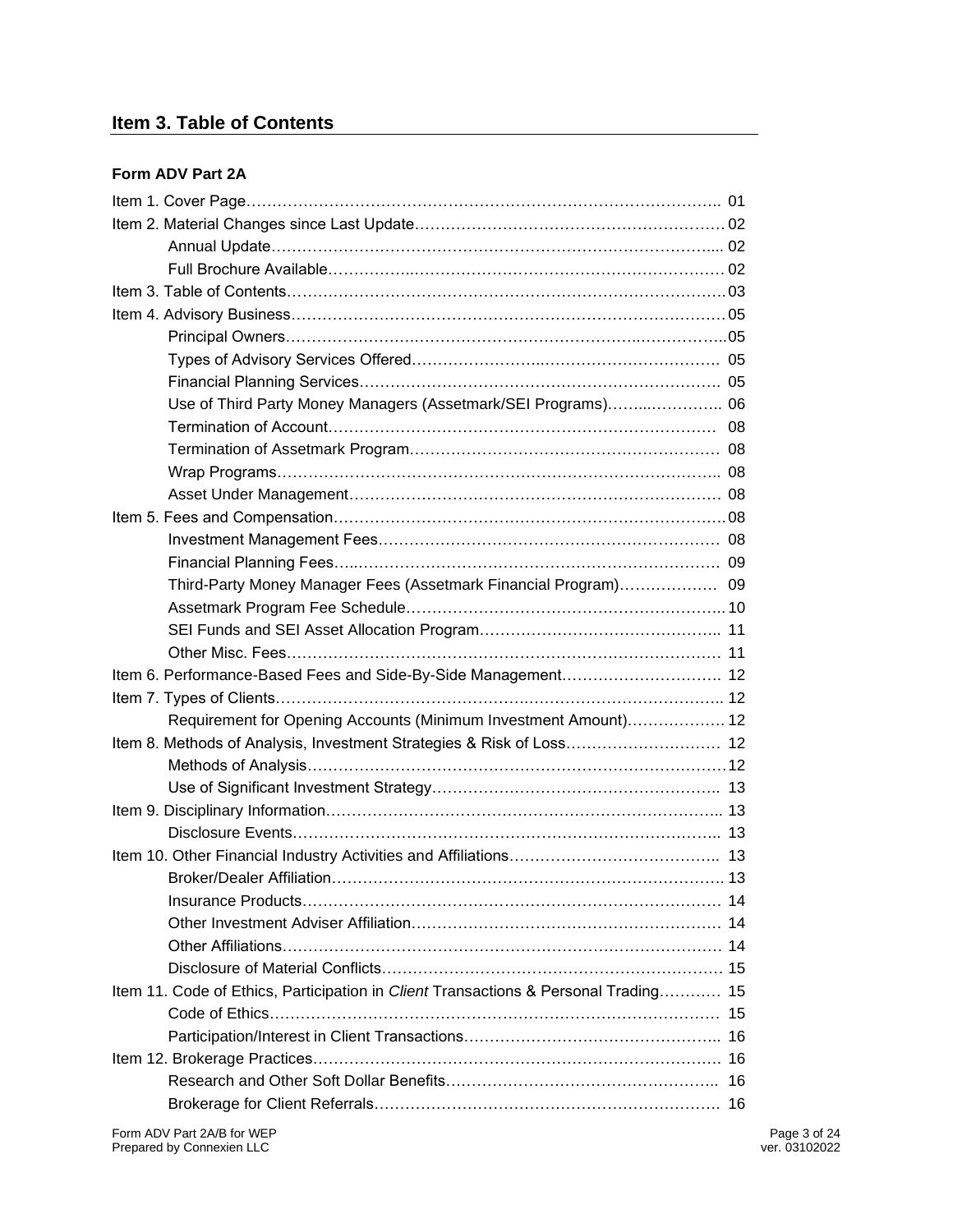# **Form ADV Part 2B: Brochure Supplement**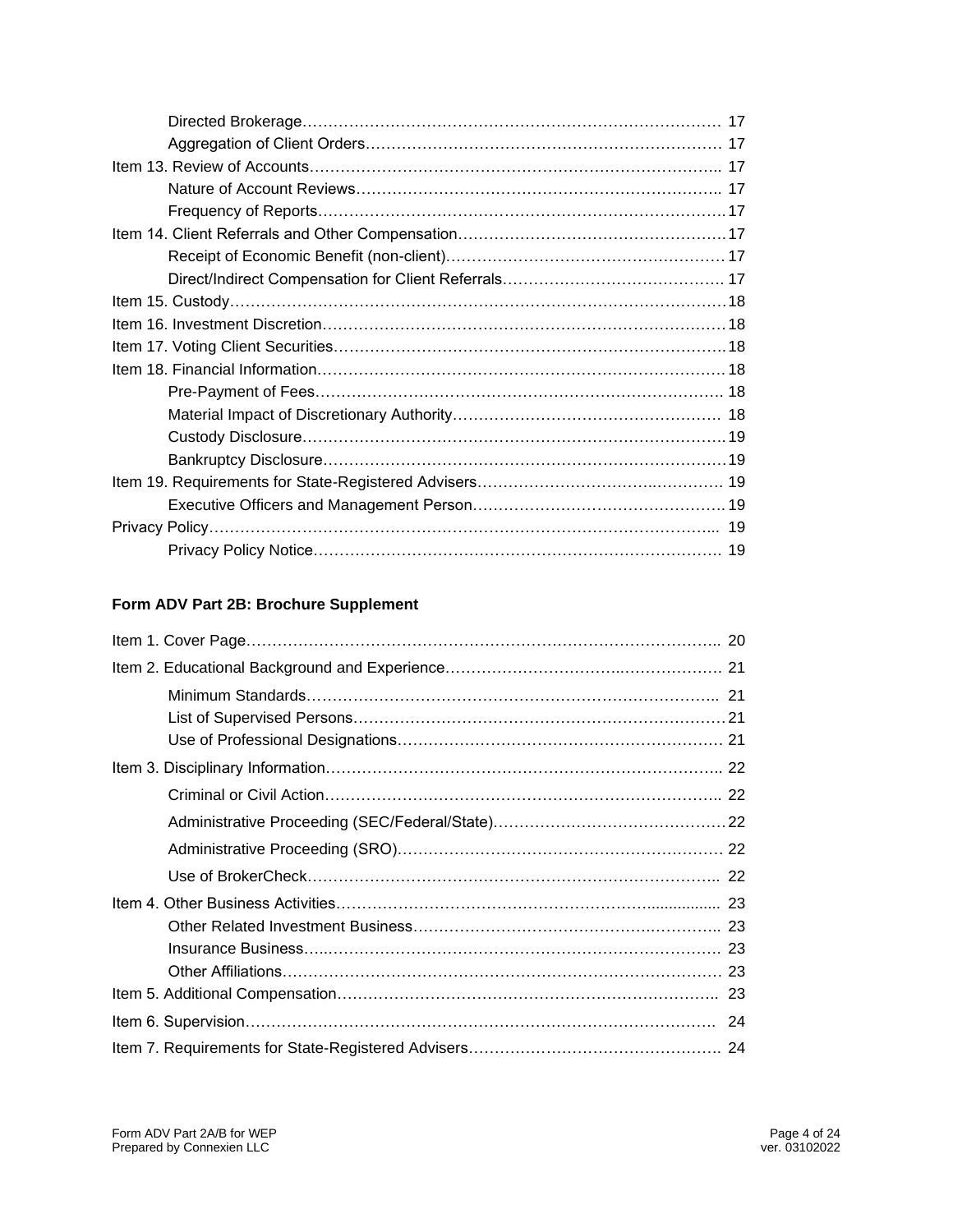# **Item 4. Advisory Business**

Wealth Enhancement & Preservation, Inc. ("WEP") is a state registered investment adviser firm established in 2000 to provide investment advisory and financial planning services to individuals, pension and profit sharing plans, trusts, estates, charitable organizations, and corporations (herein referred to as "Client" or "Clients"). It is currently anticipated that services provided by WEP will include portfolio investment management for individual accounts, pension and profit sharing plans, trust accounts, and corporations, as well as personalized and/or corporate financial planning services. Benjamin J. Hill is the president and principal owner of WEP.

WEP is not a publicly held company and no part of WEP is owned by an individual or company through any subsidiaries or "intermediate subsidiaries."

#### **Types of Advisory Services Offered**

#### **Investment Management Services**

For those clients who express a need for ongoing investment management or continuous investment supervisory services, WEP may offer Clients such services as covered in the Investment Management Agreement ("IMA") where each Client's investment account and portfolio is managed on a regular and continuous basis. WEP may assist Client in determining, among other things, suitability, investment objectives, goals, time horizons, and risk tolerances.

#### **Financial Planning Services**

WEP may also offer Clients financial planning services to include comprehensive or segmented (limited) financial plans, investment plans, and/or individual consultations regarding a Client's financial affairs. The design and implementation of a financial plan may begin with the process of gathering data regarding income, expenses, taxes, insurance coverage, retirement plans, wills, trusts, investments and/or other relevant information pertaining to a Client's overall financial situation. This information is carefully analyzed taking into account a Client's goals and stated objectives and a series of recommendations and/or alternative strategies will be developed and designed to achieve optimum overall results. Fees for such services are disclosed below.

#### **Use of Third Party Money Managers**

On occasion, WEP may use the following third-party money managers, Turn-key Asset Management Programs and/or enter into select Sub-Advisory arrangements:

#### **Assetmark Program**

Clients may elect to establish an investment account in the WEP/Assetmark Program (the "Program"), an investment advisory, asset allocation and individual account management program sponsored by WEP and Assetmark ("Assetmark"), whereby WEP will provide advice concerning funds to be invested by Client through the Program (the "Client's Account").

The Program includes Mutual Fund, Exchange Traded Fund (ETF) Variable Annuity and Privately Managed Account options, as outlined in the Program Disclosure Statement provided to Client by WEP. WEP, Overlay Manager, Investment Managers, Sub-Managers, Assetmark and Strategists are all registered as investment advisors with the Securities and Exchange Commission ("SEC") or in the state in which their principal offices are located, as provided under the Investment Advisors Act of 1940, as amended. Client acknowledges that WEP has provided to Client a copy of its Form ADV, including a Program Disclosure Statement describing the Program, or other disclosure document that meets the requirements of Rule 204-3 under the Advisors Act. In addition, Client will be provided with a copy of the Form ADV, or other disclosure that meets the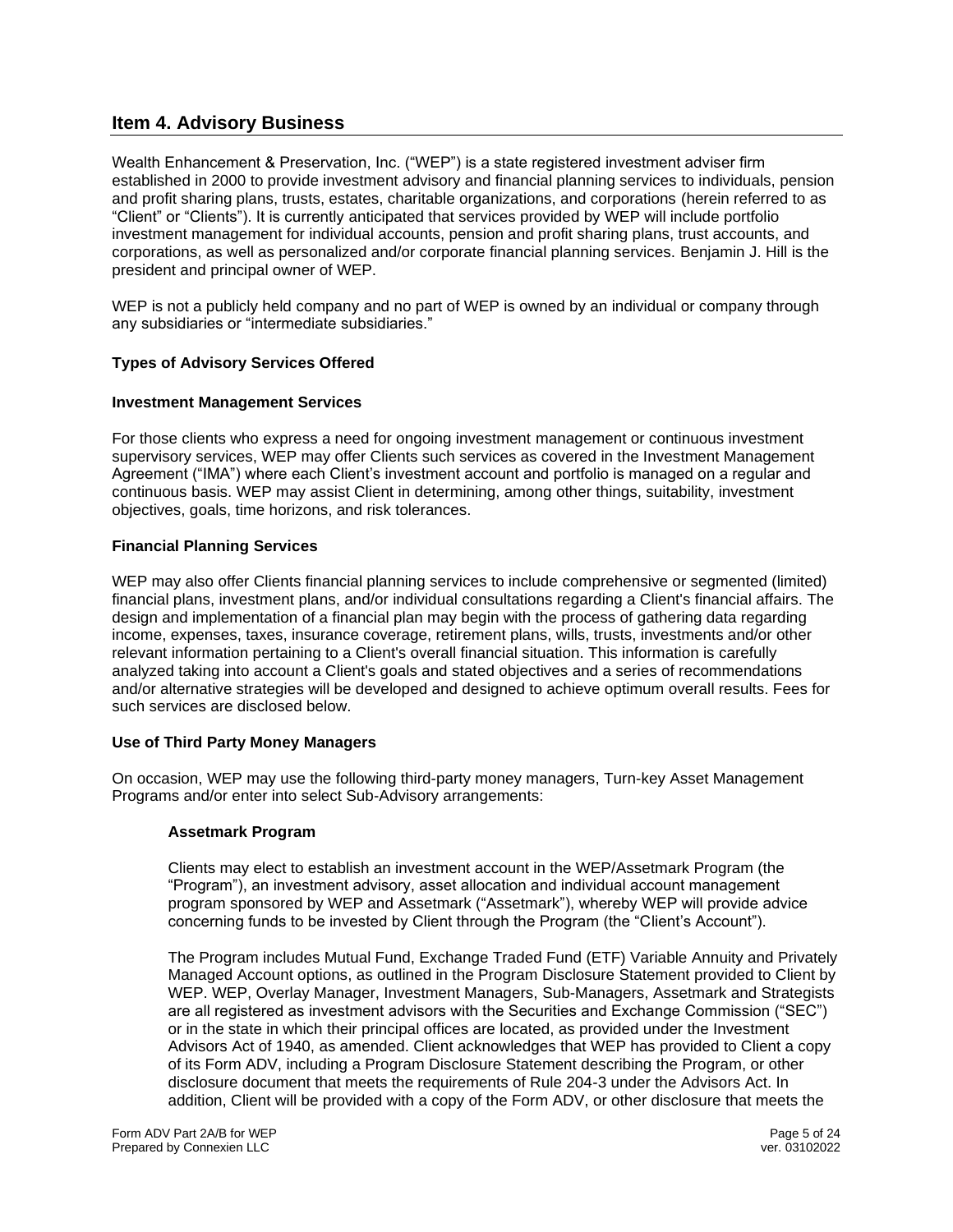requirements of Rule 204-3 under the Advisors Act, for each of the Investment Managers/Overlay Manager selected by Client pursuant to this Agreement.

Client may cancel this Agreement within five (5) days following the execution of the Agreement by giving written notice of such cancellation to WEP and Custodian. In such case, Client shall be responsible for any transactions executed prior to receipt of written notice of cancellation but shall not be responsible for the payment of any Account Fee. Client understands the investment approach, related risk factors, and fees associated with investing in the Account. Neither WEP nor the Overlay Manager or any of the Investment Managers will be compensated on the basis of a share of capital gains upon or capital appreciation of Client's account; provided that the foregoing shall not be deemed to prohibit any form of compensation of WEP, the Overlay Manager or the Investment Managers permitted by the Advisors Act or any rule or regulation thereunder.

#### **SEI Advisor Network**

SEI Investment Management Corporation's (SIMC's) SEI Advisor Network provides independent financial intermediaries, such as registered investment advisors, financial planning firms, brokerdealers, banks, and other financial institutions ("Independent Advisors") with turnkey wealth management services through outsourced investment strategies; administration and technology platforms; trust, banking, and institutional services; and practice management programs. It is through these services that SEI Advisor Network helps advisors save time, grow revenues, and differentiate themselves in the market.

The SEI Advisor Network offers these services and investment products (such as mutual funds and managed account programs) to Independent Advisors and to their Clients. Independent Advisors typically serve as an investment advisor to their end-Clients who pay the Independent Advisor an asset-based management fee. In addition, SIMC may hire its affiliates to perform subadvisory, administrative, custodial, brokerage and/or other services for its investment products and its Clients.

The various investment programs offered by Independent Advisors to Clients through the SEI Advisor Network are as follows:

#### **1. SEI Family of Funds and SEI Asset Allocation Program**

#### **a. SEI Family of Funds**

SIMC serves as the investment advisor to the SEI family of mutual funds, each registered with the SEC. SIMC oversees the SEI Funds which are multi-manager, which means that SIMC (i) hires one or more sub-advisors to manage the Funds on a day-to-day basis; (ii) monitors the sub-advisors and, when necessary; (iii) replaces sub-advisors (also called "managers"). Each sub-advisor makes investment decisions for the assets it manages and continuously reviews, supervises, and administers its investment program. SIMC is generally responsible for establishing, monitoring, and administering the investment program of each SEI Fund. For some SEI Funds, SIMC manages all or a portion of the Fund's assets directly. SIMC develops various SEI Funds, each of which seeks to achieve particular investment goals. These SEI Funds are not tailored to accommodate the needs or objectives of specific individuals, but rather the program is designed to enable Clients to be matched with SEI Funds that are consistent with the Client's investment. goals and objectives. Additionally, Clients invested in the SEI Funds may not impose restrictions on investing in certain securities or types of securities within each SEI Fund. The Independent Advisor is solely responsible for determining the suitability of the SEI Funds for its end Clients.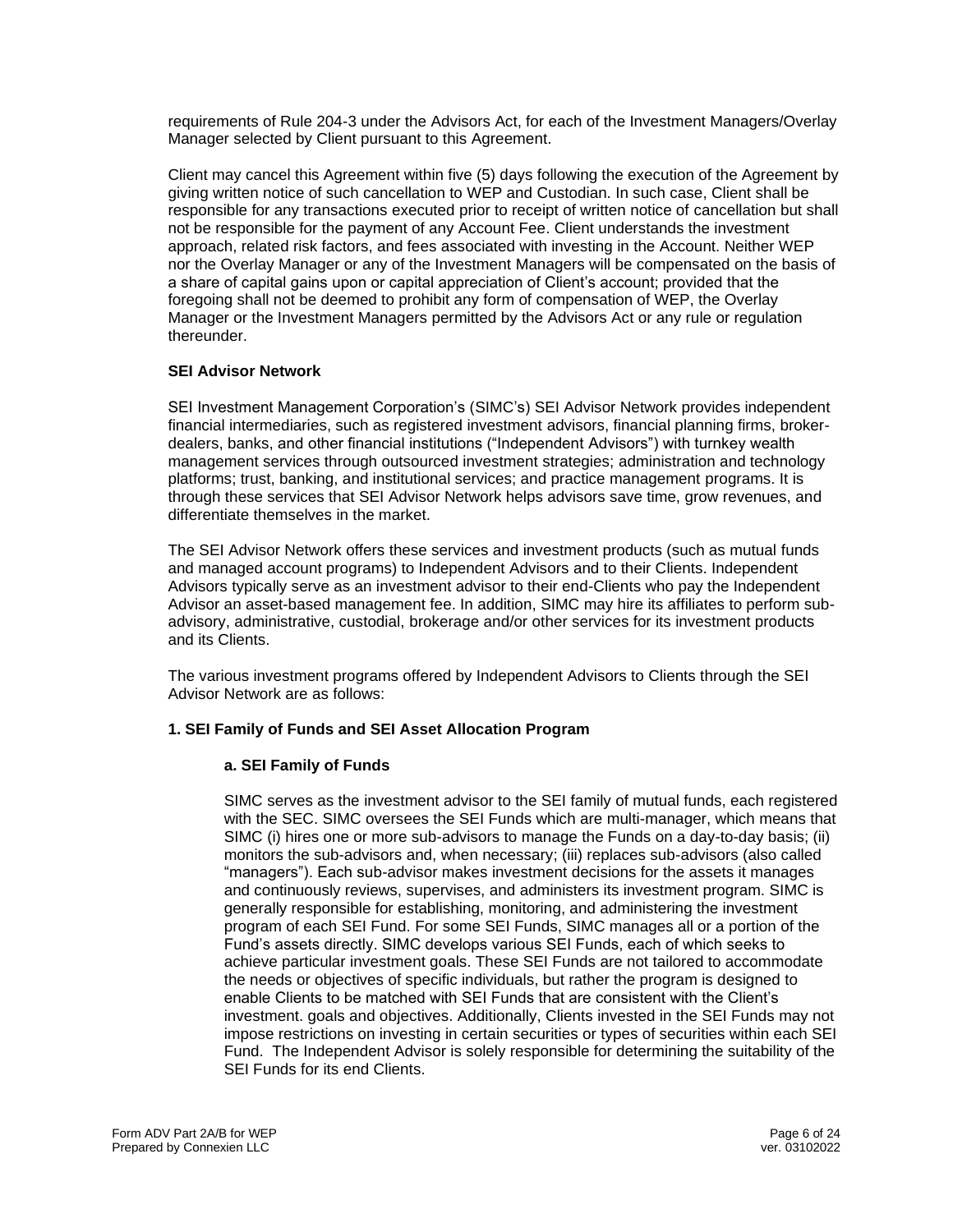#### **b. SEI Asset Allocation Portfolios**

The end Clients of Independent Advisors are able to purchase SEI Funds individually, or they can purchase a portfolio of SEI Funds by investing in SEI Asset Allocation Portfolios (also referred to as "models"). Asset allocation is the central theme of the SEI investment philosophy and the dominant factor in determining total strategy return. Under the Asset Allocation Program, SIMC does not have a direct investment advisory relationship with either the Independent Advisor or the Independent Advisor's end Clients, nor does SIMC conduct an independent investigation of the Independent Advisor's end Client or the Client's financial condition. Instead, the Independent Advisor serves as the investment advisor to the Client and is responsible for analyzing the Client's current financial situation, risk tolerance, time horizon, and asset class preference. As part of the services the SEI Advisor Network provides to Independent Advisors, SIMC may provide Independent Advisors with assistance in developing end-Client investment proposals using SEI Funds or managed accounts and investment related tax observation services. It is the Independent Advisor's responsibility to ensure the suitability of any proposed investment or observation for their Client.

#### **2. Managed Account Solutions**

Managed Account Solutions ("MAS") is a wrap fee program which charges a bundled fee that includes advisory, brokerage and custody services. SIMC sponsors and is advisor to MAS, which is offered to Independent Advisors for investment by their end Clients, such as high net worth individuals, trusts, endowments, foundations, and institutions.

#### **3. SEI Distribution-Focused Strategies**

The SEI Distribution-Focused Strategies ("DFS") which Independent Advisors offer to their Clients, such as high net worth and other retail investors, are investment strategies designed for investors requiring regular distributions from their investment accounts. In this program, Independent Advisors invest Client assets in a portfolio of SEI Funds or ETFs within a strategy seeking to generate a targeted level of distributions using a broadly diversified portfolio of assets. In addition to pursuing the targeted distribution objectives, DFS seeks to provide a degree of principal preservation by seeking to leave a positive residual value at the end of each strategy's stated investment time horizon.

#### **4. Sub-Advisory Programs**

SIMC offers sub-advisory services to Independent Advisors through third-party custody platforms ("Off Platform"). Under these programs, SIMC is hired by the Independent Advisor to provide certain discretionary or non-discretionary sub-advisory services to the Independent Advisor in connection with the Independent Advisor services provided to its Clients. Generally, these advisory services consist of SIMC recommending to the Independent Advisor (and periodically updating) various asset allocation portfolios or investment models ("Off Platform Models") consisting of allocations to SEI Funds and, in some cases, other asset types including models consisting of allocations to ETFs. The Independent Advisor serves as its end Clients' contact and sole advisor to its end Clients and is responsible for analyzing each of its end Client's current financial situation, return expectations, risk tolerance, time horizon, asset class preference and for recommending an appropriate Off Platform Model. The Independent Advisor is responsible for determining an end Client's initial and ongoing suitability to invest in the appropriate Off Platform Model, including the suitability of the particular asset allocation strategy selected for the end Client. The Independent Advisor is also responsible for meeting with end Clients periodically to determine any material changes to the end Client's financial circumstances or investment objectives that may affect the manner in which such end Client's assets are invested. These Off-Platform Models are not tailored to accommodate the needs or objectives of specific individuals,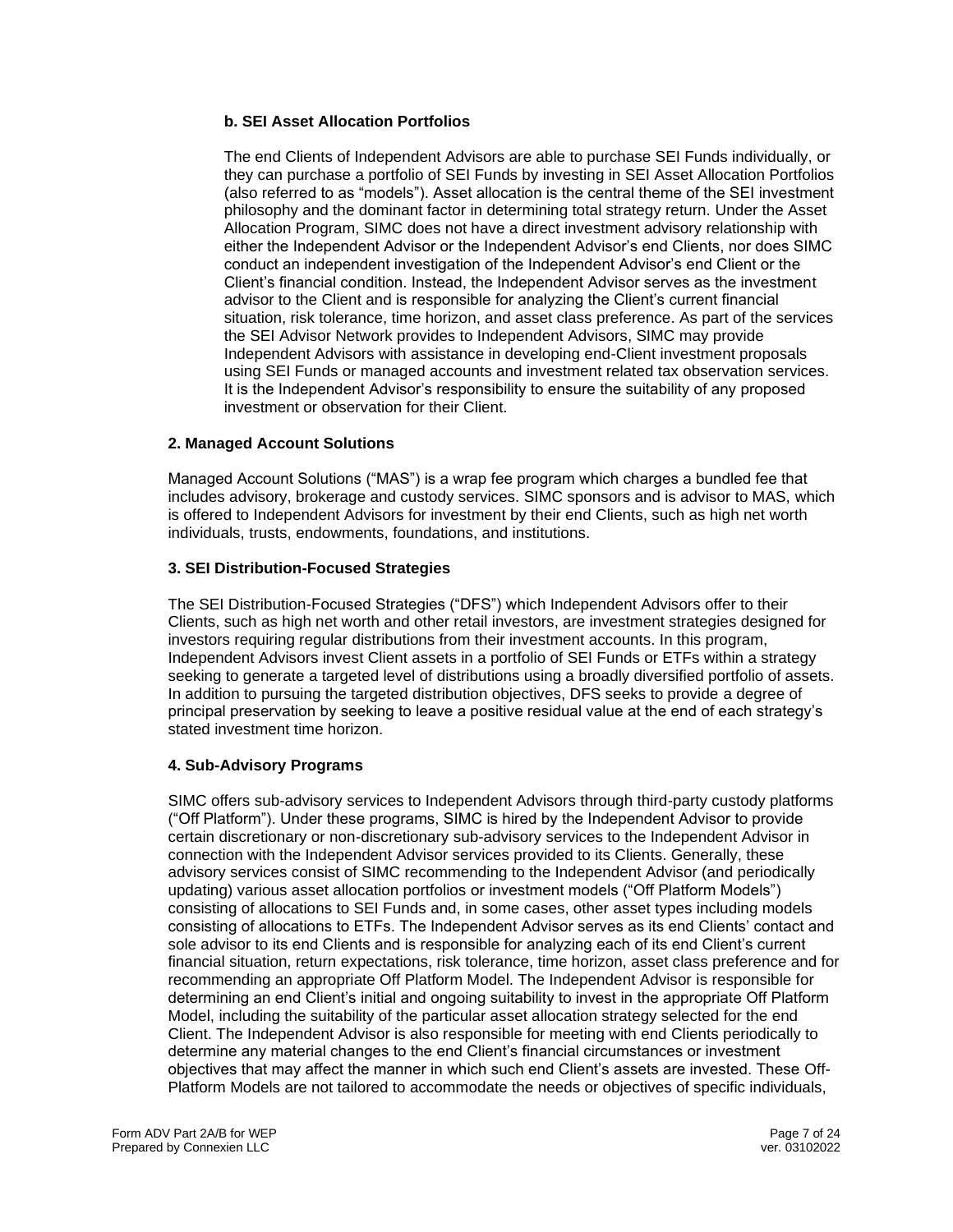but rather designed to enable the Independent Advisors' Clients to be matched with an Off-Platform Model that is consistent with a Client's investment goals and objectives.

#### **Termination of Account**

Clients who wish to terminate their account must notify WEP verbally within five (5) business days of its execution with written notice to follow within the next twenty-four (24) hours. If services are terminated within (5) business days of executing the client agreement, services will be terminated without penalty. After the initial five (5) business days, the client may be responsible for payment of fees for the number of days services are provided by WEP prior to receipt of the notice of termination.

WEP may tailor its advisory services to the specific needs and objectives of each advisory client. Clients may also impose restrictions on investing in certain securities or types of securities. Most of which is generally covered in the client's investment advisory agreement or financial planning agreement.

#### **Wrap Programs**

WEP does not participate in a wrap fee program at this time.

#### **Asset Under Management**

As of December 31, 2021, the amount of client assets under management is calculated as follows:

| Discretionary:     | \$24,600,000 (38 Accounts) |
|--------------------|----------------------------|
| Non-discretionary: | \$16,500,000 (6 Accounts)  |
| Total              | \$41,100,000 (44 Accounts) |

WEP's method for computing the amount of "*client* assets you manage" is the same method for computing "assets under management." The amount as disclosed above is rounded to the nearest \$100,000. The date of the calculation above is not more than ninety (90) days before the date WEP last updated its *brochure.*

# **Item 5. Fees and Compensation**

#### **Investment Management Fees**

In order to understand our potential or current client's needs and desires, WEP performs an interview and discusses items concerning their financial affairs. This process is necessary in order to properly structure their portfolio. Generally, this process is done at no cost. However, individuals not requiring WEP's ongoing services occasionally desire a one-time review of their portfolio. This often includes asset allocation recommendations for 401(k), 403(b), and other retirement plans based on needs of client and using long-term strategies so that continuous monitoring is not required. In such cases our hourly fee is \$150-\$250.

Management Fees. Fees based on assets under management are as follows:

| Market Value of Portfolio    | <b>Annual Fee</b> |
|------------------------------|-------------------|
| Under \$1,000,000            | 1.25%             |
| From \$1,000,001-\$5,000,000 | 1.00%             |
| Over \$5,000,001+            | 0.80%             |

Investment management fees but may be negotiated on a case by case basis. WEP may manage accounts of similar size and bill at varying rates. Accounts are billed quarterly at one-fourth of the annual rate. In no case will fees exceed 3% of assets under management. Additionally, Fees are not collected for services to be performed more than six (6) months in advance.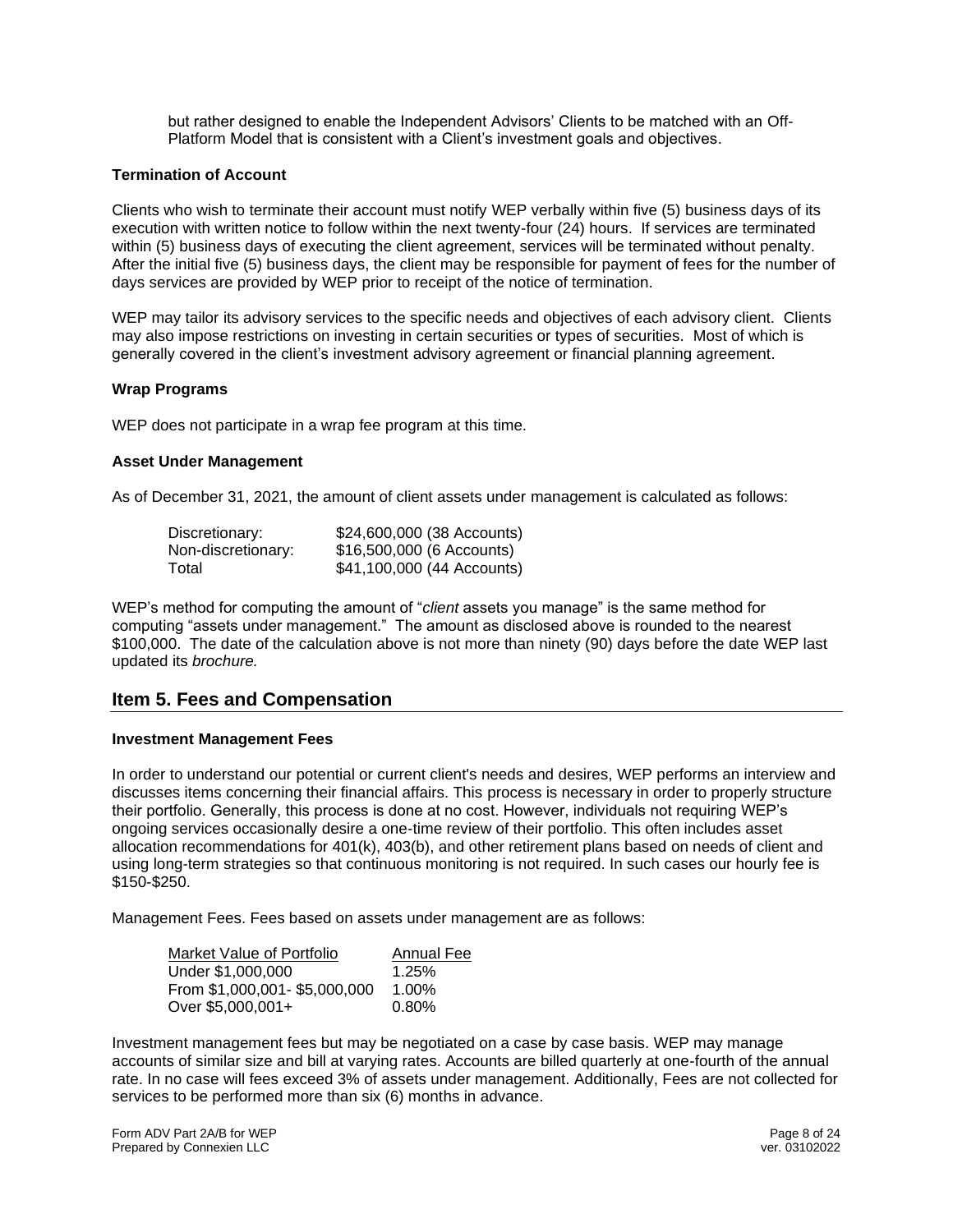Generally, fees are payable quarterly, in arrears, based upon a valuation of the Client's account at the end of each quarterly period. A prorated fee will be assessed to any client account opened intra-quarter which shall be calculated on a daily valuation basis and shall be based on the client's assets under management.

#### **Financial Planning Fees**

In consideration of financial planning services as provided by WEP, Client shall agree to pay WEP either a flat rate fee (ranging from \$1,000- \$10,000), or an hourly fee up to \$500.00 per hour depending on the type and complexity of financial planning services to be provided. Factors that may affect pricing include whether financial planning services are for an individual or corporation, or if such services are considered comprehensive or segmented (limited), investment plans, and/or individual consultations regarding a Client's financial affairs.

Fees for financial planning services are typically charged at the time of the engagement for work performed in preparing the financial plan. The total fees for financial planning services may include meeting(s) involving the financial plan throughout the year.

In the event the Client chooses financial planning services, WEP shall not be compensated on the basis of a share of capital gains upon, capital appreciation of the funds, or any portion of the funds of Client except as may be authorized by the appropriate federal or state securities regulatory authority.

#### **Third-Party Money Manager Fees (Assetmark)**

Additionally, WEP may exercise agreements with other Advisors or recommend other third-party money managers to clients. In such instances, WEP may or may not receive compensation. Clients are under no obligation to use the services of the third-party money manager we recommend. If WEP receives any compensation, the client will be notified in advance and receive a Compensation Disclosure Statement.

As a participant in the AssetMark Program, Client will be billed on a quarterly basis directly by AssetMark which will then in turn pay WEP a portion of those fees pursuant to a third-party money manager agreement. In addition, if the Account is invested in one or more Individually Managed Accounts, Client will pay an Investment Manager Fee to the designated Investment Manager(s) in accordance with the Investment Manager Designation(s).

Upon establishment of the Client Account at the execution of this Agreement, Client will pay an initial quarterly Account Fee for the quarter in which the Agreement is executed, and, with respect to any additional amounts invested in the Account after the initial establishment of the Account, will pay an initial quarterly Account Fee on any such additions for the quarter in which such amounts are added to the Account. The initial quarterly Account Fee will be in an amount equal to one-quarter (25%) of the annual Account Fee calculated in accordance with the Client Fee Schedule and based on the value of the assets initially invested in the Client Account or added to the client Account, as the case may be. Thereafter, the quarterly Account Fee will be payable in advance for each succeeding calendar quarter on the first day of the quarter and will be calculated (in accordance with the Client Fee Schedule) based on the average daily value of Client Account assets under management during the immediately preceding calendar quarter.

The Program Fee schedules listed below reflect Assetmark's standard Program Fee calculated as a percentage of the Client's assets invested in the Program. The actual Program Fee for any Client account is included in the investment advisory fee expressly set forth in the Client Services Agreement executed by the Client and WEP

Separate charges for custodial and trading charges are set forth in the separate custodial agreement executed between the client and the custodian. Please refer to the custodian's documentation for details.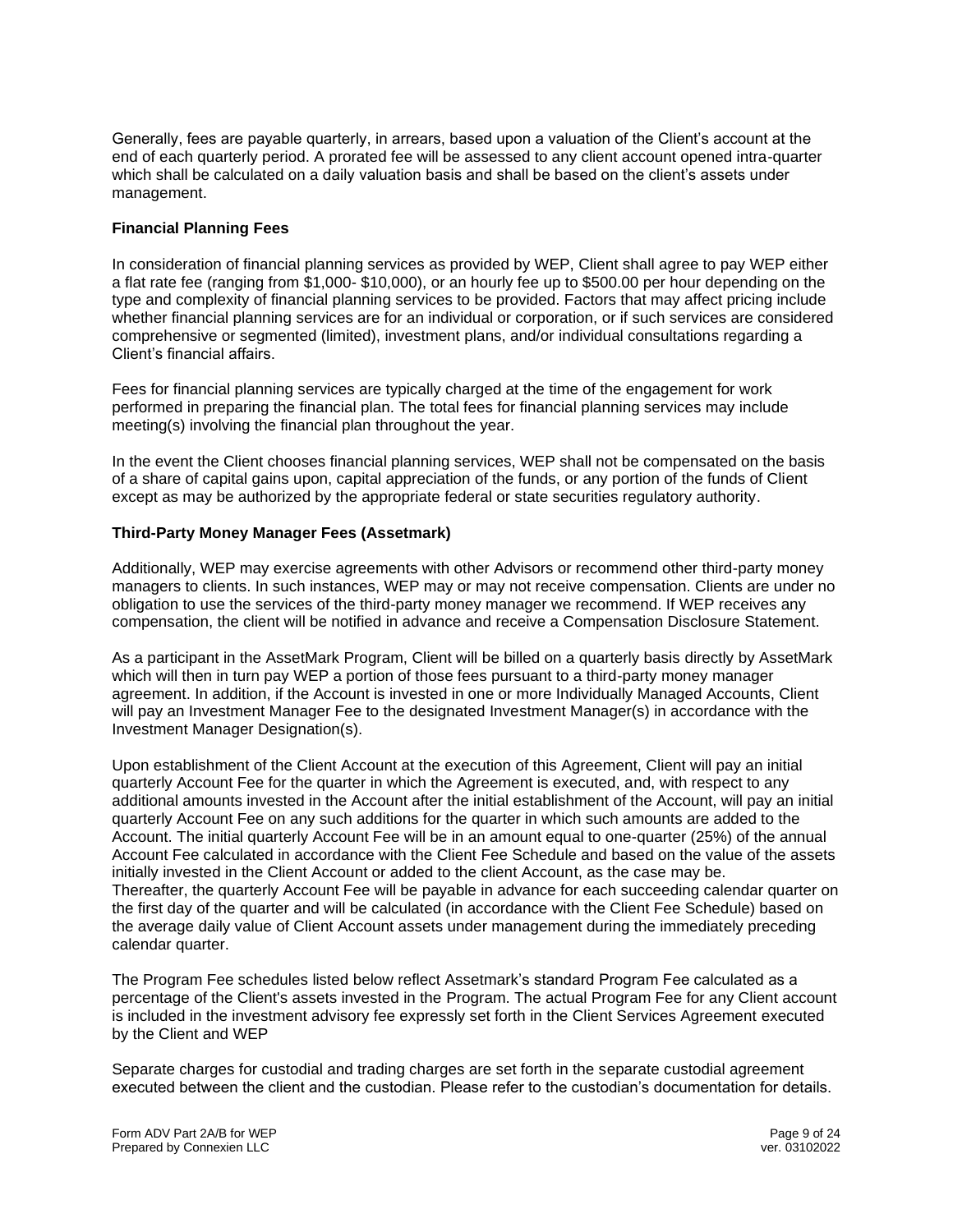\*In the event that, due to the transfer of assets from another custodian, the actual amount of assets in the account at the time of the initial investment is more or less than the amount indicated, the fee will be calculated on the actual amount of the initial investment in accordance with the formula listed above.

\*\* 1st Qtr. Fee is 1/4 of the Annual Fee due for the account.

The annual Account Fee will equal the total of the WEP Fee (see WEP's fees under Investment Management Services as stated above) and the Investment Manager fees for each Investment Manager designated for the account.

#### **Assetmark Program Fee Schedule**

See current Program Disclosure Statement provided to Client by WEP for details on fees and fee schedules.

#### **Assetmark Business Development Allowance**

With respect to the Assetmark Program, WEP is entitled to receive a quarterly reimbursement from Assetmark for qualified marketing and/or business development expenses incurred by WEP. The amount of such reimbursement is based on the total assets invested at the end of each calendar quarter in the Assetmark Program as follows:

| <b>Asset Level</b> | <b>Quarterly Reimbursement</b> |
|--------------------|--------------------------------|
| \$25 mm            | \$1,250                        |
| $$35$ mm           | \$1,750                        |
| \$50 mm            | \$2,500                        |
| \$75 mm            | \$3,750                        |
| \$100 mm           | \$6,250                        |
| \$125 mm           | \$8,750                        |
| \$150 mm           | \$11,250                       |
| \$175 mm           | \$13,750                       |
| \$200 mm           | \$16,250                       |
| \$225 mm           | \$18,750                       |
| \$250 mm           | \$21,250                       |
| \$275 mm           | \$23,750                       |
| \$300 mm           | \$26,250                       |

#### **SEI Funds and SEI Asset Allocation Program**

Each SEI Fund pays an advisory fee to SIMC that is based on a percentage of the portfolio's average daily net assets, as described in the mutual fund's prospectus. From such amount, SIMC pays the subadvisor(s) to the fund. SIMC's fund advisory fee varies, but it typically ranges from .10% - 1.50% of the portfolio's average daily net assets for its advisory services. Affiliates of SIMC provide administrative, distribution and transfer agency services to all of the portfolios within the SEI Funds, as described in the SEI Funds' registration statements. These fees and expenses are paid by the SEI Funds but ultimately are borne by each shareholder of the SEI Funds. If a Client invests in a model available through the Asset Allocation Program, the Client will be charged the expense ratios of each of the SEI Funds included in the applicable model. Clients may have the option to purchase certain SEI investment products, including the SEI Funds, that SIMC recommends through other brokers or agents not affiliated with SIMC.

#### **Managed Account Solutions**

For a description of the fees applicable to Clients invested through MAS, please refer to the Advisor Network: Managed Account Solutions wrap fee program brochure.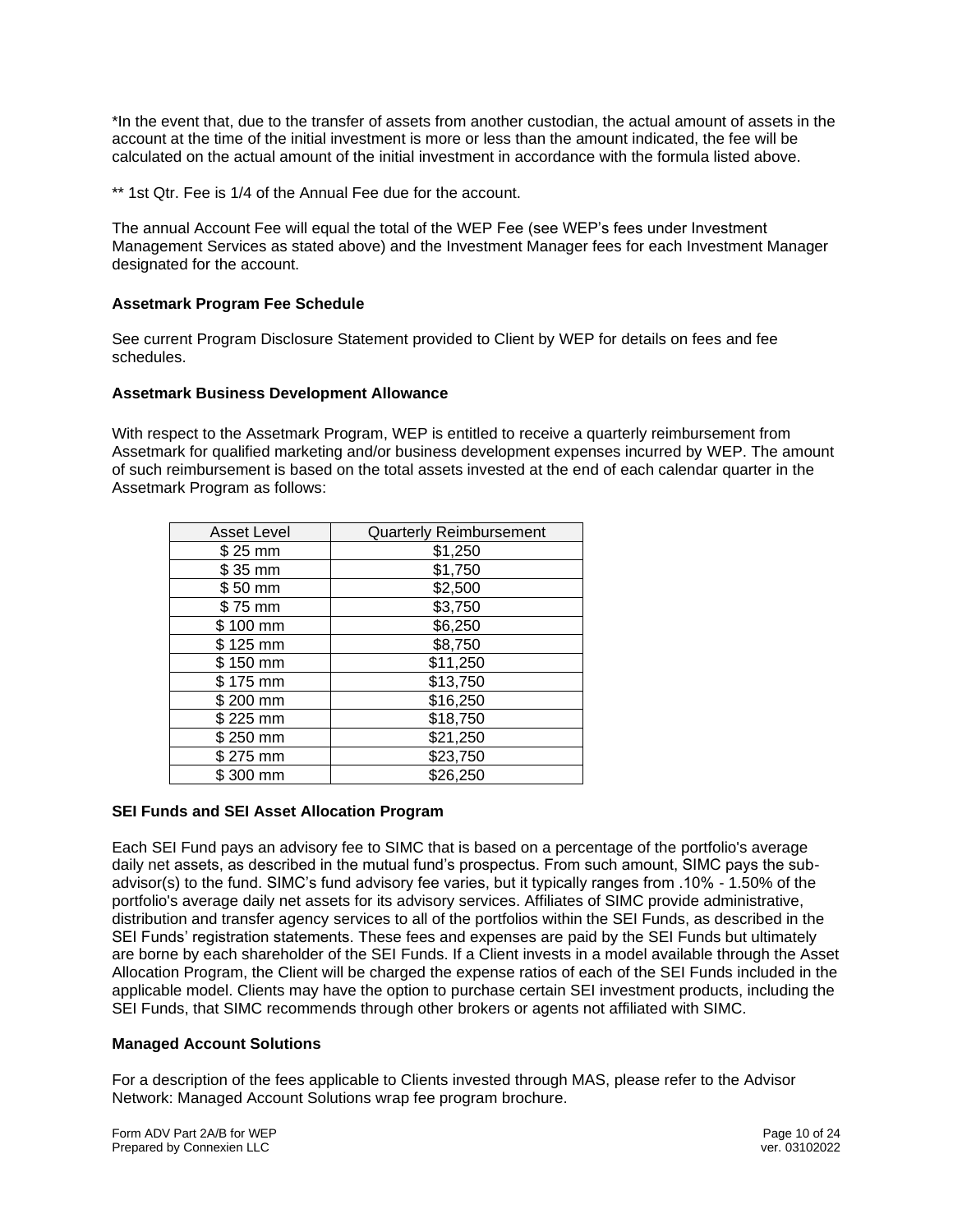#### **Distribution Focused Strategies**

Distribution Focused Strategies can be implemented through SEI Funds or ETFs. Independent Advisors, along with their Clients, select whether to implement using SEI Funds or ETFs. For a description of the fees applicable to Clients invested through DFS ETF, please refer to the Advisor Network: Managed Account Solutions wrap fee program brochure. If implementing through SEI Funds, SIMC does not charge the Client a separate investment management fee for these strategies. Since strategies in DFS invest in SEI Funds, SIMC and its affiliates will earn fund-level fees on those assets, as set forth in the applicable Fund's prospectus. Clients may also pay custody fees to SPTC when their assets are custodied at SPTC. These fees will vary depending on the account balance and trade activity in the account. Clients can refer to their account application for specific information on SPTC custody fees. Additionally, for DFS, SIMC charges a maximum Program Fee of 0.20% for providing administrative and recordkeeping services and other services to accounts invested in DFS. The fee is calculated and paid to SIMC quarterly in arrears. SIMC will deduct the Program Fee directly from the Client's custody account. SIMC may impose minimum account balances ranging from \$50,000 to \$1,000,000 depending upon the DFS portfolio chosen.

#### **Off-Platform Sub-Advisory Program**

For sub-advisory programs consisting of advice concerning Off Platform Models comprised of SEI Funds, SIMC does not charge the Client a separate investment management fee on these models. Since these models invest in SEI Funds, SIMC and its affiliates will earn fund-level fees on assets, as set forth in the applicable Funds' prospectuses. Clients may also be charged custody or other fees by the custodian. For customized subadvised programs, SEI may charge a fee as negotiated with the Independent Advisor that generally will not exceed 1.25%.

#### **Solicitor Fees (City National Rochdale)**

See Program Disclosure Statement provided to Client by WEP for details on fees and fee schedules.

#### **Other Misc. Fees**

WEP may receive 12b-1 trail compensation from mutual funds paying such servicing fees where such funds are custodialized by clearing firms with whom WEP maintains clearing agreements. For mutual funds paying such servicing fees where such funds are custodialized by clearing firms with whom WEP does not maintain clearing agreements, such 12b-1 trail compensation will be retained by those clearing firms.

Since WEP's management fee is based on the value of each client's account, all additional brokerage and investment company costs matter to us, just as they do to our clients - if we could eliminate such costs completely, we would. Since we cannot eliminate such costs, we evaluate the costs incurred and make an informed decision as to what is necessary and reasonable. All investment companies charge expenses against their earnings which are separate from our fee. Transaction costs are incurred by client, even on some "no-load" funds. WEP attempts to negotiate transaction and commission rates to lowest possible rate given size and volume.

Fees charged to clients may be higher or lower than the aforementioned fees depending on the nature of any pre-existing relationship, the complexity of the accounts, or terms and conditions of any outstanding or pre-existing verbal or written agreement to which WEP is a party.

# **Item 6. Performance-Based Fees and Side-By-Side Management**

Neither WEP or any of its *supervised persons* accepts *performance-based fees* – that is, fees based on a share of capital gains on or capital appreciation of the assets of a *client* (such as a *client* that is a hedge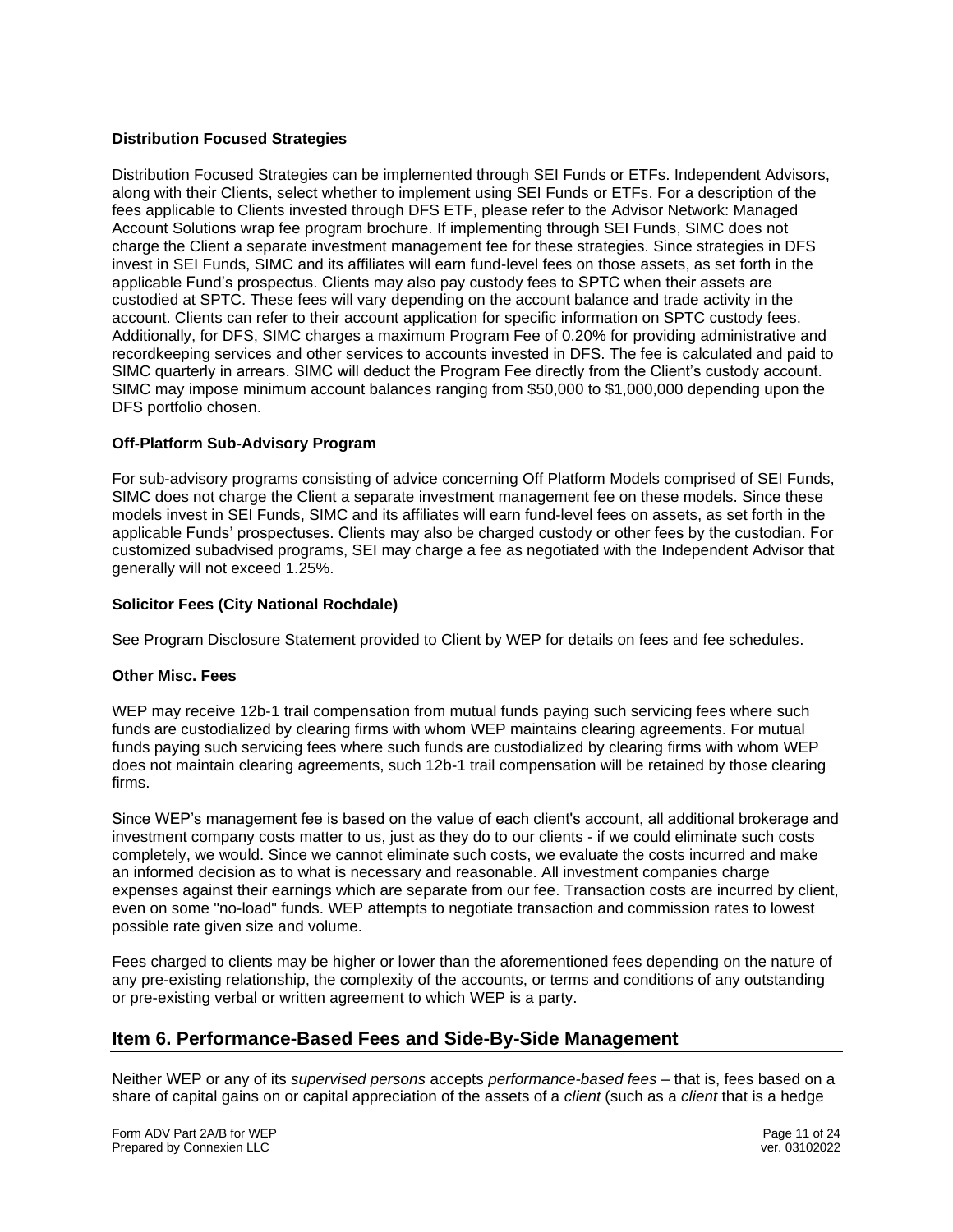fund or other pooled investment vehicle). Therefore, there are no conflicts of interest that WEP or its *supervised persons* may face by managing these accounts at the same time, to include any incentive to favor accounts for which WEP or its *supervised persons* receive a *performance-based fee*.

WEP and its supervised persons may impose a minimum fee plus a fee based on the amount of assets under advisement as listed above.

# **Item 7. Types of Clients**

WEP is a state registered investment adviser firm providing investment advisory and financial planning services to individuals, trusts, estates, charitable organizations, and corporations (herein referred to as "Client" or "Clients").

#### **Requirement for Opening Accounts (Minimum Investment Amount)**

WEP's fee range for each particular service is subject to negotiation and could vary depending upon various circumstances, including the scope of the services to be provided (the minimum fees and fee ranges for existing clients prior to current calendar year may differ from those indicated). However, WEP may impose certain requirements for opening and/or maintaining an account, such as a minimum account size or minimum fees and fee ranges.

The minimum investment required by an individual investor client is generally \$250,000. Accounts below these minimums may be negotiable and accepted on an individual basis at WEP's discretion. However, WEP may from time to time establish, modify, and waive account or investment minimums for different investment products and/or services. Also, please see Fees and Compensation above for further details on investment minimums.

## **Item 8. Methods of Analysis, Investment Strategies and Risk of Loss**

#### **Methods of Analysis**

WEP's securities analysis methods may include fundamental and technical analysis and monitoring of investment cycles and trends.

As with most investment products, because investment portfolios include securities, investing in securities involves risk of loss that you as our client should be prepared to bear.

#### **Use of Significant Investment Strategy**

If WEP employs a frequent trading strategy for its clients, it is important to note that such a strategy can have an affect on investment performance, particularly through increased brokerage and other transaction costs and taxes.

WEP does not recommend any particular type of security as part of its overall investment advisory services.

#### **Item 9. Disciplinary Information**

#### **Disclosure Events**

There are no disclosure events involving a criminal or civil action in a domestic, foreign, or military court of competent jurisdiction in which WEP or its management personnel are involved.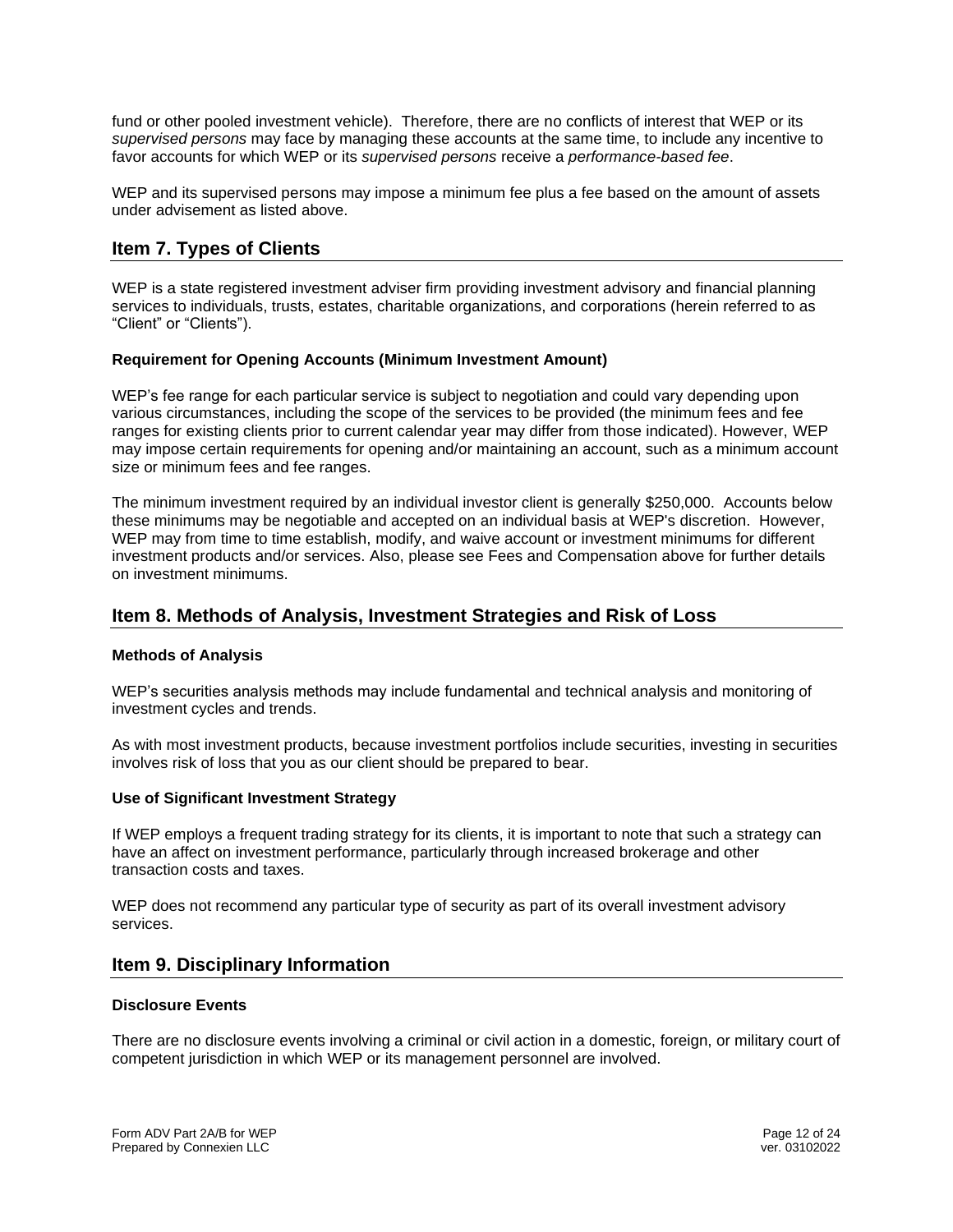There are no disclosure events involving an administrative *proceeding* before the SEC, any other federal regulatory agency, any state regulatory agency, or any *foreign financial regulatory authority* in which WEP or its management personnel are involved.

Regarding disclosure events involving A *self-regulatory organization* (*SRO*) *proceeding* in which WEP or its management personnel are involved, the following information is provided:

Benjamin J. Hill (Individual CRD#2983275) was involved in an arbitration claim on November 28, 2002 (NASD Dispute Resolution Docket #03-00476). This claim involved allegations of unsuitable investments resulting in losses. The claim was settled on August 11, 2003, whereby Associated Securities' counsel advised settlement for \$225,000 and the subsequent execution of a dismissal with prejudice of the action.

Benjamin J. Hill (Individual CRD#2983275) was involved in an arbitration claim on February 13, 2004 (NASD Dispute Resolution Docket #04-01042). This claim alleges a recommendation for the claimant to transfer her funds from a 403(b) to an IRA resulting in a loss of principal. Based on advice from Associated Securities' counsel, the claim was settled in good faith on August 5, 2005, for \$150,000 to avoid protracted litigation costs.

# **Item 10. Other Financial Industry Activities and Affiliations**

#### **Broker/Dealer Affiliation**

Benjamin J. Hill is also a registered principal, and licensed securities salesperson with Galt Financial Group (Firm CRD#146976) ("Galt"), a FINRA member broker-dealer. As such, Benjamin J. Hill, who is also a registered representative with Galt may recommend securities products for a commission. This could present a potential conflict of interest as certain registered representatives of WEP could receive fees and commissions if the client chooses to implement recommendations made in their capacity as registered representatives. However, the client is under no obligation to purchase products that WEP may recommend, or to purchase products through WEP.

Neither WEP nor any of its *management persons* are registered, or have an application pending to register, as a futures commission merchant, commodity pool operator, a commodity trading advisor, or an associated person of the foregoing entities.

On occasion, WEP and its *management persons* may own securities products that he also recommends to clients which may present a potential conflict of interest. However, as a preventative measure, all client transactions will be conducted and implemented before any such transaction relating to any personal accounts of any affiliated persons of WEP. In addition to this measure, all of the aforementioned *management persons* of WEP will act in accordance with applicable securities laws and conduct their business to ensure overall compliance with Insider Trading rules and the Securities Fraud Enforcement Act of 1988.

In the event the client chooses to purchase investment products through WEP's *management persons*, in their individual capacities as registered representatives, they may receive brokerage commissions to effect securities transactions. The brokerage commissions charged by WEP may be higher or lower than those charged by other broker-dealers. In addition, WEP, as well as WEP's *management persons* (as applicable), relative to commission mutual fund purchases, may also receive additional ongoing 12b-1 trailing commission compensation directly from the mutual fund company during the period that the client maintains the mutual fund investment.

#### **Insurance Products**

WEP maintains certain relationships and/or arrangements that are material to its advisory business or to its clients that WEP or any of its management persons may have with any related person. For example,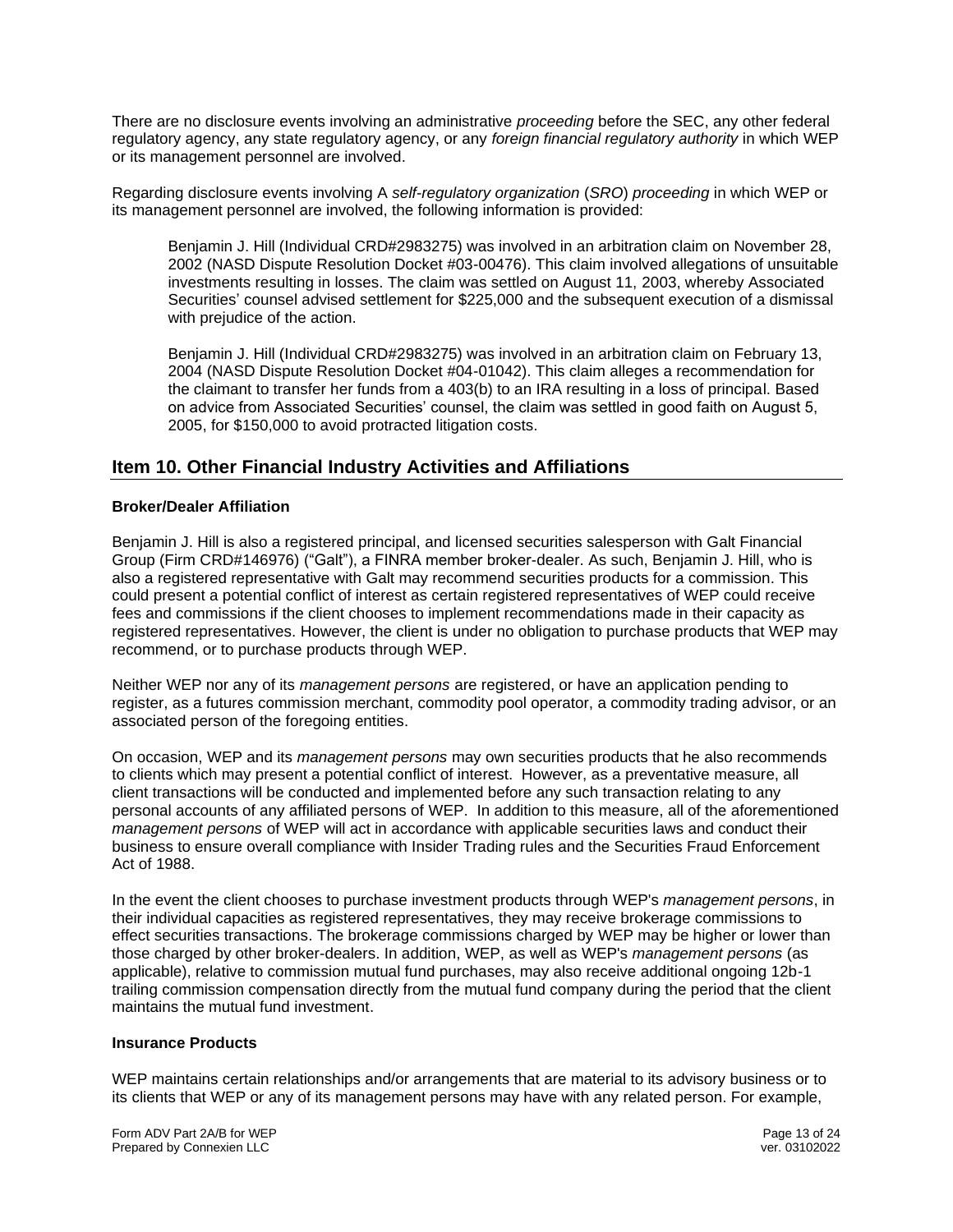Benjamin J. Hill is a licensed insurance agent, and in such capacity, may recommend, on a fully disclosed basis, the purchase of certain insurance-related products which may present a potential conflict of interest between WEP's interests and those of its advisory clients. When acting in this capacity, Benjamin J. Hill will receive commissions for selling these products. Insurance related consultations consist of approx. 10- 25% of WEP's time/activity. However, clients are under no obligation to purchase products WEP or its management persons may recommend, or to purchase products or services through WEP or its management persons.

#### **Recommendation or Selection of Other Investment Advisers**

Please see Item 4 Use of Third Party Money Managers and Item 14 Client Referrals and Other Compensation for further details.

#### **Other Affiliations**

Benjamin J. Hill (Individual CRD#2983275) is also a direct owner/shareholder of HSH Financial, Inc., a holding company and parent of Galt Financial Group, Inc. (Firm CRD#146976), a FINRA member brokerdealer.

Benjamin J. Hill is also an indirect owner (through his affiliation with HSH Financial, Inc.) and registered representative of Galt Financial Group, Inc. (CRD#146976), a FINRA member broker-dealer.

As a registered representative of Galt and WEP, Benjamin J. Hill may recommend securities products for a commission and/or offer advisory and/or financial planning services for a fee which may or may not include solicitation of the Fund to Galt or WEP clients. This could present a potential conflict of interest as Benjamin J. Hill could receive fees and/or commissions if a client of Galt or WEP chooses to implement recommendations made in their capacity as registered representatives. However, clients are under no obligation to purchase products that Benjamin J. Hill, Galt or WEP may recommend, or to purchase products through Benjamin J. Hill, Galt or WEP.

#### **Disclosure of Material Conflicts**

All material conflicts of interest under CCR Section 260.238(k) are disclosed regarding WEP, its representatives or any of its employees, which could be reasonably expected to impair the rendering of unbiased and objective advice.

# **Item 11. Code of Ethics, Participation/Interest in** *Client* **Transactions and Personal Trading**

#### **Code of Ethics**

WEP has adopted the following Code of Ethics in accordance with SEC rule 204A-1 or similar state rules:

- Fiduciary Responsibility- WEP and its staff shall exercise the highest standard of care in protecting and promoting the interests of its clients and will provide a written disclosure containing any conflicts of interest that may compromise their impartiality or independence. As fiduciary, WEP shall not accept any referral fees or compensation that is contingent upon the purchase or sale of any financial product.
- Integrity- All professional services shall be rendered with the highest level of integrity.
- Objectivity- WEP and its staff shall provide advice that is objective and in the best interest of the client and without conflicts of interest.
- Competence- WEP and its staff shall maintain the necessary knowledge and skills to provide our clients with competent advice and services.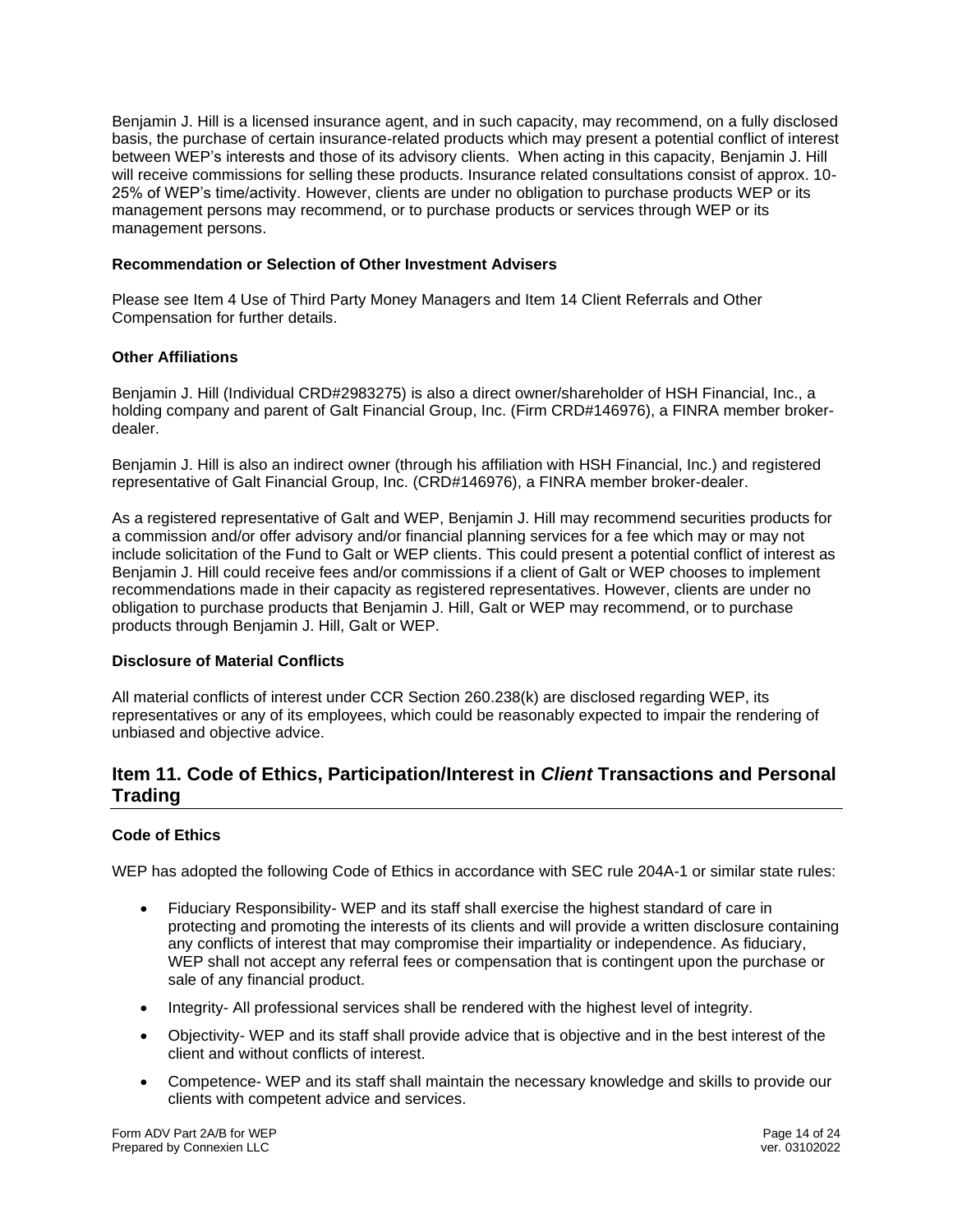- Fairness- All professional services shall be performed by WEP and its staff in a manner that is fair and reasonable to its clients.
- Confidentiality- WEP and its staff shall maintain and safeguard all confidential client information in accordance with applicable laws.
- Diligence- WEP and its staff shall ensure the accuracy and completeness of records, information, and data collected, used, and managed, and will take necessary steps to correct any discrepancies.
- Regulatory Compliance- WEP and its staff shall comply fully with appropriate laws and internal regulations.

WEP will provide a complete copy of its Code of Ethics to any client or prospective client upon request.

#### **Participation/Interest in Client Transactions**

Benjamin J. Hill, as a related person of WEP, is also a securities salesperson with Galt Financial Group, a FINRA member broker/dealer. As such, in his capacity as a registered securities salesperson, Benjamin J. Hill may buy or sell for himself securities (other than shares of mutual funds) that he also recommends to advisory *clients*. However, as a preventative measure, all Client transactions will be conducted and implemented before any such transaction relating to any personal accounts of any affiliated persons of WEP. In addition to this measure, all of the aforementioned advisory representatives of WEP will act in accordance with applicable securities laws and conduct their business to ensure overall compliance with Insider Trading rules and the *Securities Fraud Enforcement Act of 1988.*

WEP may provide advice to a number of clients and may implement similar or opposing transactions for clients or related accounts of WEP. Opposing transactions are generally due to cash flow or rebalancing issues. At times, WEP and its advisors may have positions in the same securities as clients and will try to avoid conflicts with clients. Scalping (trading shortly ahead of clients) is prohibited. A quarterly log of all personal transactions is kept and reviewed by another employee for conflicts. The maintenance of WEP's log and review process is to prevent clients from being disadvantaged by such trades. WEP will not violate its fiduciary responsibility to its clients. Should a conflict occur because of materiality (i.e., a thinly traded stock), disclosure will be made to the client(s) at the time of trading. Incidental trading not deemed to be a conflict (i.e., a purchase or sale which is minimal in relation to the total outstanding value, and as such would have negligible effect on the market price), would not be disclosed at the time of trading. WEP may aggregate client orders to be settled on a pro-rata basis. Such orders may cost less. When full orders cannot be completed during the trading day, shares are allocated on a random basis using a random number generator from a MS Excel spreadsheet.

# **Item 12. Brokerage Practices**

#### **Research and Other Soft Dollar Benefits**

Regarding research and other soft dollar benefits, WEP does not receive research (both proprietary or non-proprietary) or other products or services other than execution services from a broker/dealer or a third party in connection with *client* securities transactions, including but not limited to (otherwise known as "soft dollar benefits").

#### **Brokerage for Client Referrals**

WEP has limited discretion over the type and/or amount of securities to be bought or sold for a client's account and broker-dealers to be used for a purchase or sale of securities for a client's account. While commission rates are an important factor in broker selection, WEP may direct trades to brokers that charge commissions higher than those obtainable from other brokers. In selecting a broker for any transaction or series of transactions, WEP may consider a number of factors in addition to commission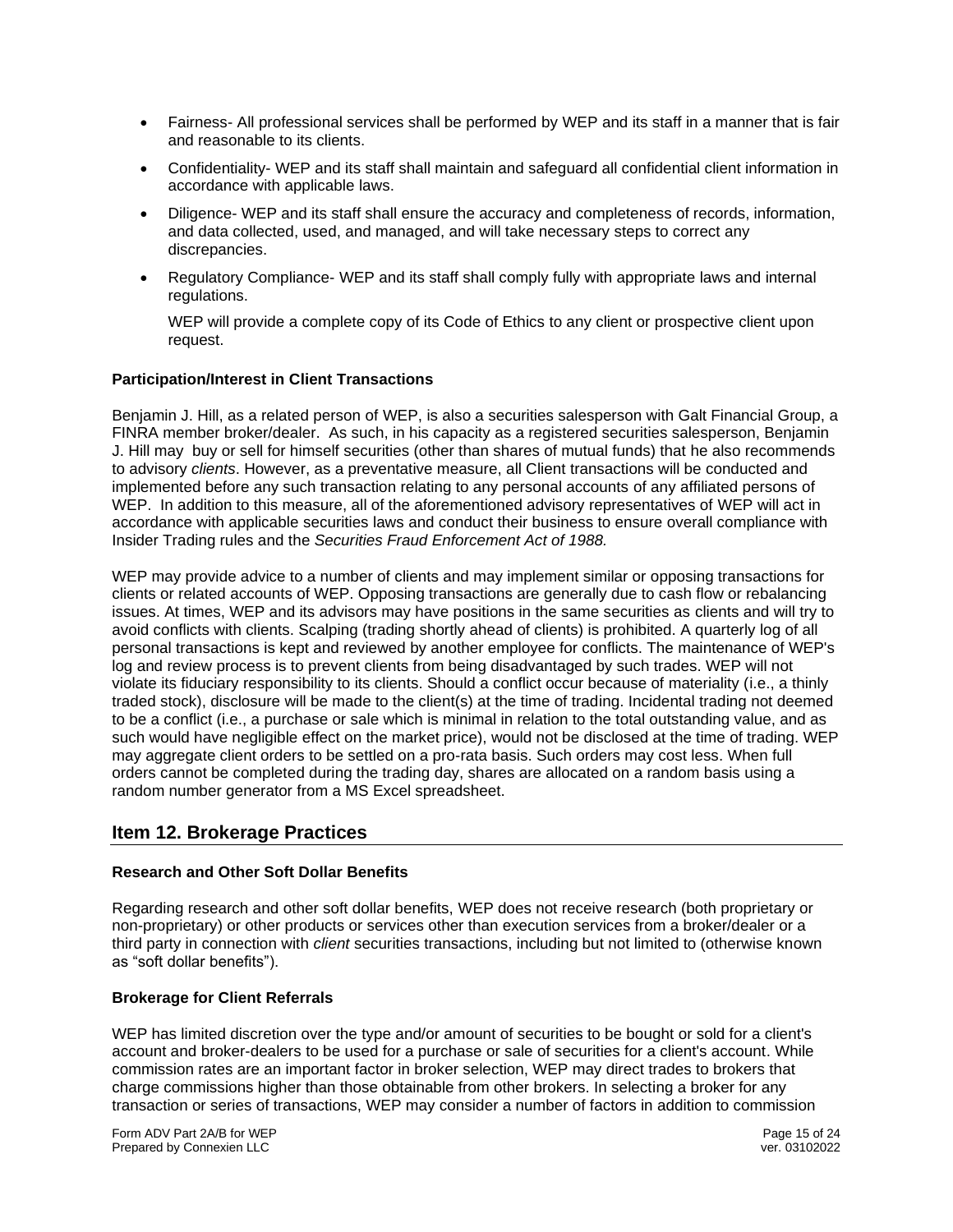rates, including, for example net price, reputation, financial strength and stability, efficiency of execution and error resolution, block trading and block position capabilities, willing to execute related or unrelated difficult transactions in the future, order of call, on-line access to computerized data regarding client accounts, the availability of stocks to borrow for short trades, custody, record keeping or other similar services, as well as other matters involved in the receipt of general brokerage services.

#### The follow factors are considered when selecting brokers:

(1) Custodians provides WEP and clients with Web-based and/or software access for all accounts; (2) Custodians provide discount rates, reliable execution, and numerous account services and conveniences offered to our clients.

WEP does not receive compensation in the form of "soft dollars" from brokerage firms and custodians in the form of access to reports and software, however, these products, research, and services are merely a "commodity" of no distinguishable value and are not considered a factor.

#### **Directed Brokerage**

Regarding directed brokerage arrangements, WEP does not routinely recommend, request, or require that *clients* direct WEP to execute transactions through a specified broker-dealer.

#### **Aggregation of Client Orders**

Under certain circumstances, WEP may aggregate the purchase or sale of securities for various client accounts.

#### **Item 13. Review of Accounts**

#### **Nature of Account Reviews**

Each client account of WEP is managed and reviewed on a continuous (monthly) basis. Overall investment management, market prospects and individual issue prospects are considered in the review process. Triggering factors that may affect an account review could be any material change in a client's account such as a change in company earnings, industry and/or company outlook as well as general economic factors or other relevant situations that may alter a client's account. All account reviews are conducted by Benjamin J. Hill as the designated investment adviser professional primarily responsible for each account. Generally, the client retaining financial planning services would not receive any scheduled reviews or on-going reports, unless specifically requested and retained to provide such services by the client.

Securities are monitored frequently, usually on a daily basis. Accounts are thus monitored on an ongoing basis via the securities held and their percentage weighting in various strategies or model portfolios. Detailed account reviews occur quarterly. This level of review is performed only by those listed on Schedule A.

In addition to the review process described above, accounts are reviewed prior to a scheduled client meeting and during most telephone conversations with a client.

#### **Frequency of Reports**

As may be retained by clients, reports are individualized, thereby, the nature and frequency are determined by client need and the services offered. However, most of the clients of WEP will receive quarterly reports summarizing the investment performance of their account(s), in addition to annual reports showing each client's investment performance and outlook at the end of each fiscal year.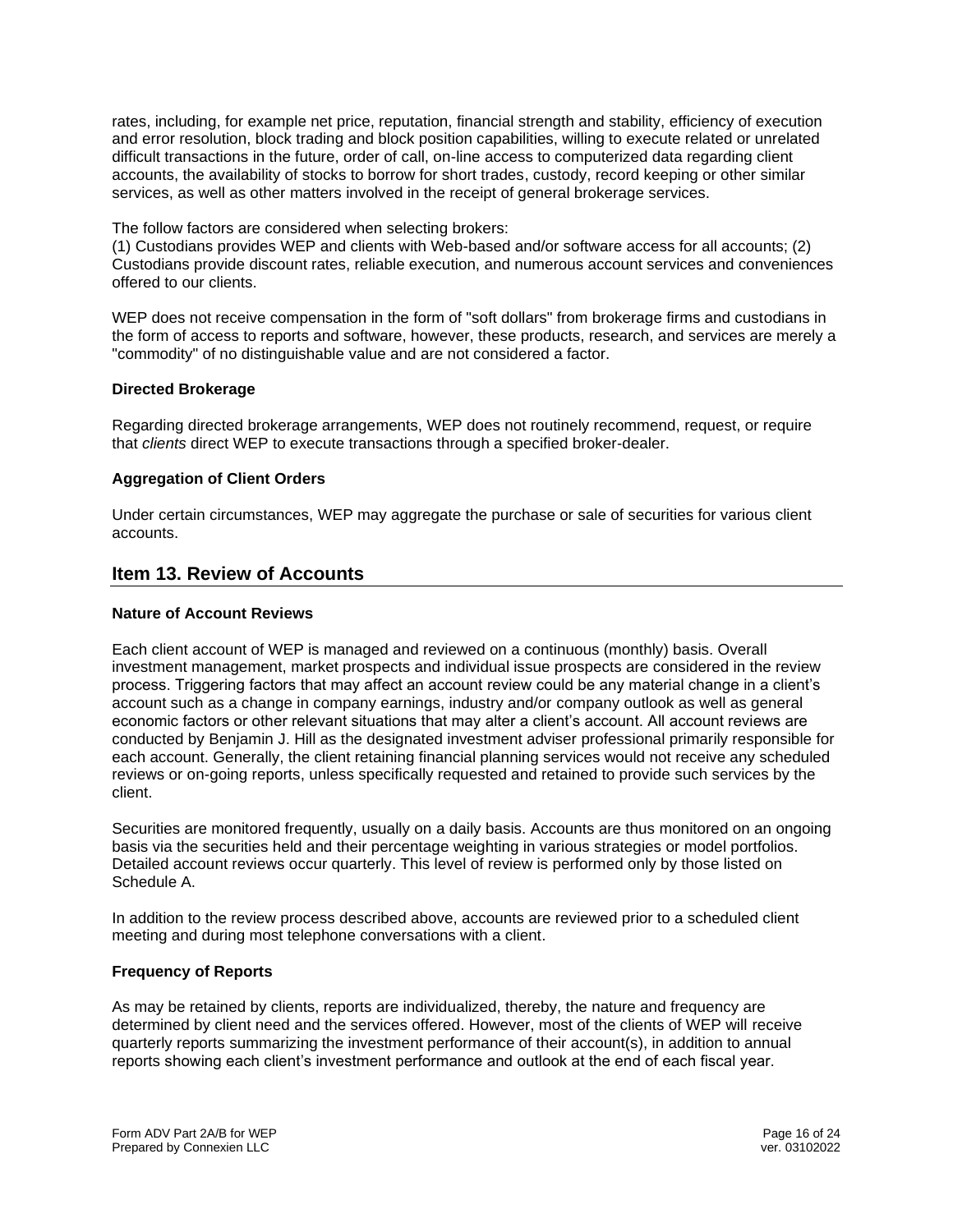# **Item 14.** *Client* **Referrals and Other Compensation**

#### **Receipt of Economic Benefit (non-client)**

WEP does not receive an economic benefit for providing investment advice or other advisory services from someone who is not a client*.*

#### **Direct/Indirect Compensation for Client Referrals**

WEP may refer clients to another investment adviser for certain investment advisory services. Specifically, WEP has entered into a solicitor's agreement with City National Rochdale ("CNR"). If WEP introduces a Client to CNR or another investment adviser, CNR or the other investment adviser may pay WEP a solicitor or referral fee in accordance with the requirements of *Rule 206(4)-3 of the Investment Advisers Act of 1940*, and any corresponding state securities law requirements. The Client will under no circumstances be charged an additional fee for such arrangement. Compensation arrangement will vary with each solicitor arrangement entered into by WEP. If the Client is introduced to CNR or another investment adviser by WEP, at the time of the solicitation, WEP shall disclose the nature of the solicitor relationship, and shall provide each prospective client with a copy of the written disclosure statement as set forth in Part 2A/B of Form ADV, together with a copy of the written disclosure statement to the client disclosing the terms and conditions of the arrangement.

# **Item 15. Custody**

WEP does not maintain custody of client funds and/or securities. Therefore, clients will receive their monthly and/or quarterly account statements directly from the designated broker/dealer, bank or other qualified custodian of record and therefore should carefully review those statements for accuracy. In the event that clients also receive account statements from WEP, it strongly encourages each client to compare the account statements they receive from the qualified custodian with those received WEP.

#### **Item 16. Investment Discretion**

Upon receiving written authorization from a client, WEP may manage client assets on a limited discretionary basis. In this case, Client delegates to WEP limited discretionary trading authorization with respect to the type and/or amount of securities to be bought or sold for a client's account and brokerdealers to be used for a purchase or sale of securities for a client's account. Client may also hereby appoint Benjamin J. Hill or other advisory representatives of WEP as agent and attorney in fact to purchase, sell and trade such securities, waivers, consents, and other instruments with respect to such securities.

Additionally, certain limitations to securities may apply for those advisory clients who choose the Assetmark Program (see Assetmark Program Disclosure Statement for further details). The Investment Advisory Agreement may give the custodian authority to deduct advisory fees from the client's account. WEP has custody only by way of fee deduction. Per client request, WEP may initiate distributions from client accounts to client address or bank of record only.

# **Item 17. Voting Client Securities**

WEP does not have the authority to vote client proxies and therefore is not required to take action or render advice with respect to voting of proxies solicited by or with respect to the issuers of securities in which assets of the clients account(s) may be invested from time to time. C*lients* will receive their proxies or other solicitations directly from their custodian or a transfer agent. Clients may contact WEP directly at (805) 449-1132 if they have any questions regarding a particular solicitation.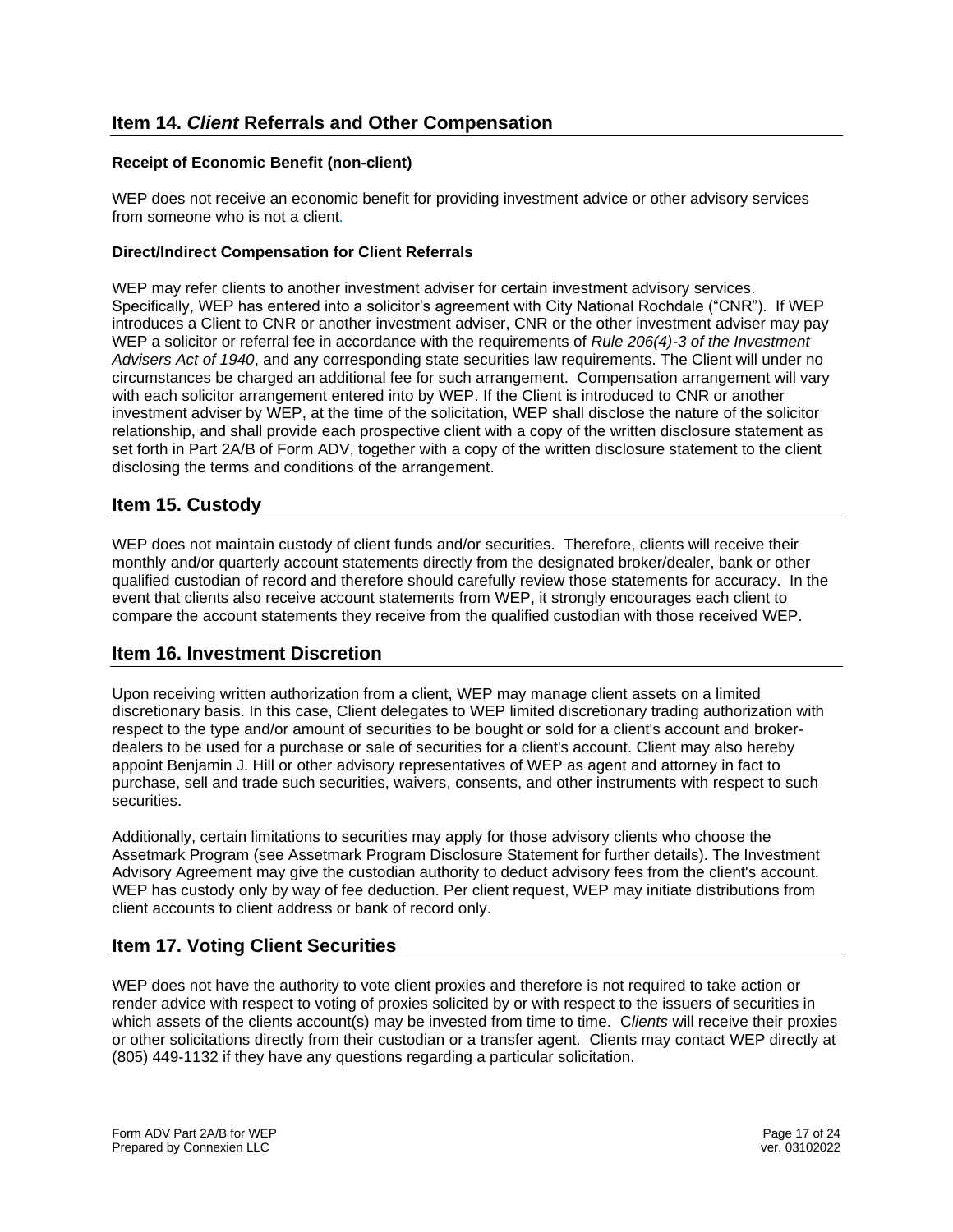# **Item 18. Financial Information**

#### **Pre-Payment of Fees**

WEP does not require or solicit prepayment of more than \$1,200 in fees per *client*, six months or more in advance.

#### **Material Impact of Discretionary Authority**

WEP may exercise *discretionary authority* over certain *client* funds or securities. However, WEP does not anticipate any financial condition that may be reasonably likely to impair its ability to meet contractual commitments to *clients* at this time.

#### **Custody Disclosure**

WEP does not have custody of client funds or securities. Please see Custody section above for further details.

#### **Bankruptcy Disclosure**

WEP has not been the subject of a bankruptcy petition at any time during the past ten years.

## **Item 19. Requirements for State-Registered Advisers**

#### **Executive Officers and Management Persons**

The following is a list of all principal executive officers and *management persons*, to include their formal education and business background information:

| Name:<br>Date of Birth: | Benjamin J. Hill<br>1976                                                |
|-------------------------|-------------------------------------------------------------------------|
| Education:              | Cal Poly San Luis Obispo, CA; B.S. Business Administration (1997)       |
|                         | College for Financial Planning, CO; Certified Financial Planner (2001)  |
|                         | The American College, PA; Chartered Life Underwriter (2001)             |
|                         | American Institute for Philanthropic Studies, CA;                       |
|                         | Certified Specialist in Planned Giving (2002)                           |
| Background:             | Galt Financial Group, Inc.; President (09/08-Present)                   |
|                         | Wealth Enhancement & Preservation, Inc.; President (04/00-Present)      |
|                         | Wealth Enhancement & Preservation, LLC; Investment Adviser (12/97-2002) |
|                         | Associated Securities Corporation; Registered Rep. (01/98-9/08)         |
|                         | Infotel Marketing, Inc.; Sales Coordinator (06/96-09/96)                |
|                         | Cal Poly San Luis Obispo, CA; Student (09/94-12/97)                     |

All advisory fees to include *performance-based fees* and how these fees will be calculated are previously disclosed above.

All material facts involving disclosure events for management persons are previously disclosed above.

All relationships or arrangements involving *management persons* are previously disclosed above.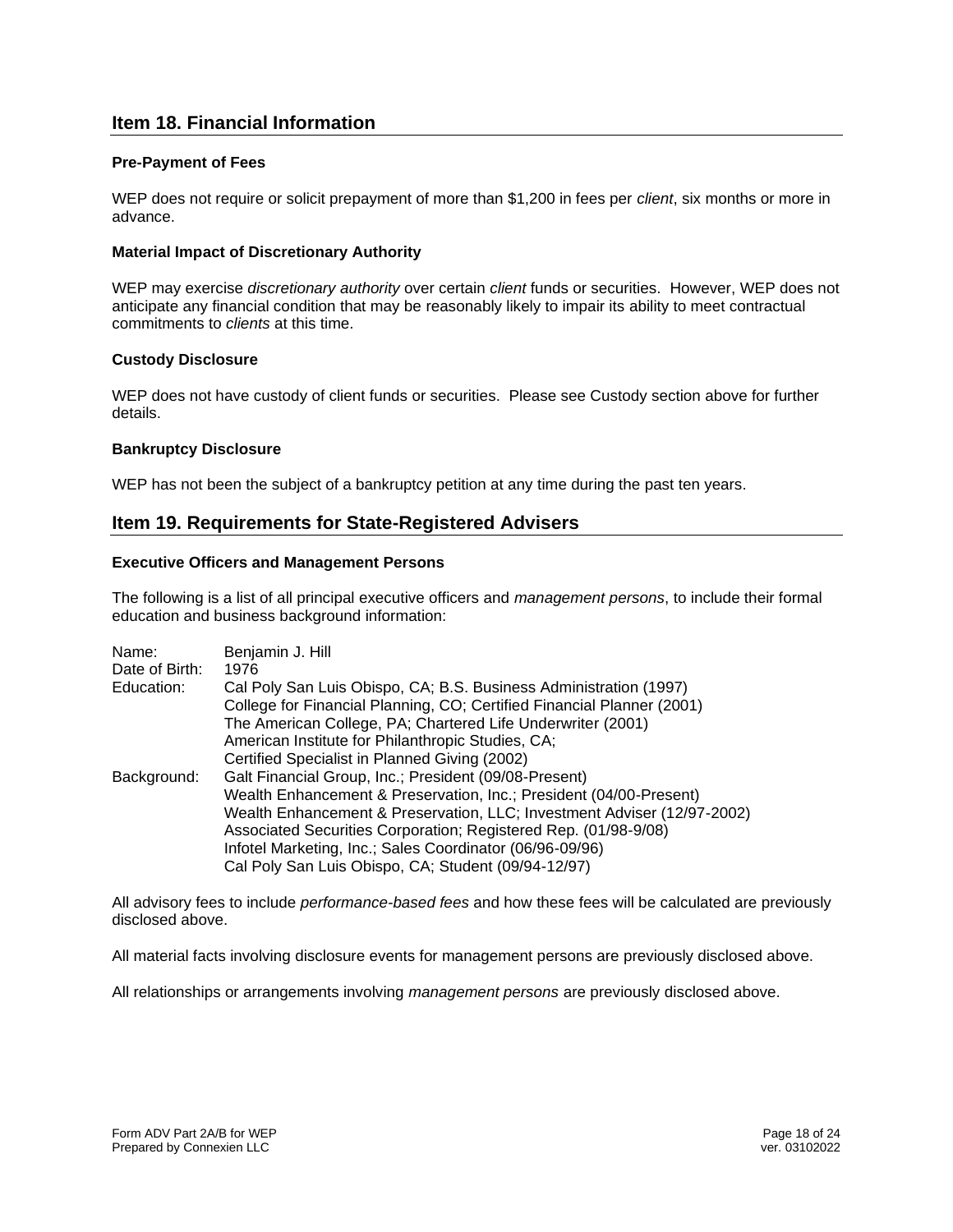# **Privacy Policy**

#### **Privacy Policy Notice**

Your privacy is important to us. Your personal information is kept secure. Under federal and state law, you have a right to know what information is being collected about you and how that information will be used. WEP collects nonpublic personal information about you from the following sources:

- Information WEP receives from you on applications or other forms.
- Information about your transactions with WEP; and
- Information that you specifically have had your other professional advisors forward to WEP.

WEP does not disclose any nonpublic personal information about our customers or former customers to anyone, except as permitted or required by law, or as directed by you:

- Under law, the information WEP collects is provided to companies that perform support services on our behalf as necessary to effect, administer, or process a transaction, or for maintaining and servicing your account;
- As directed by you, WEP will be working with your other professional advisors and WEP will provide information in our possession that is reasonably requested by the other advisors.

WEP does not give or sell information about you or your accounts to any other company, individual or group. WEP restricts access to nonpublic personal information about you to those employees who need to know that information to provide services to you. WEP maintains physical, administrative, and technical procedural safeguards to protect your nonpublic personal information. You do not need to call or do anything as a result of this notice. It is meant to inform you of how WEP safeguards your nonpublic personal information.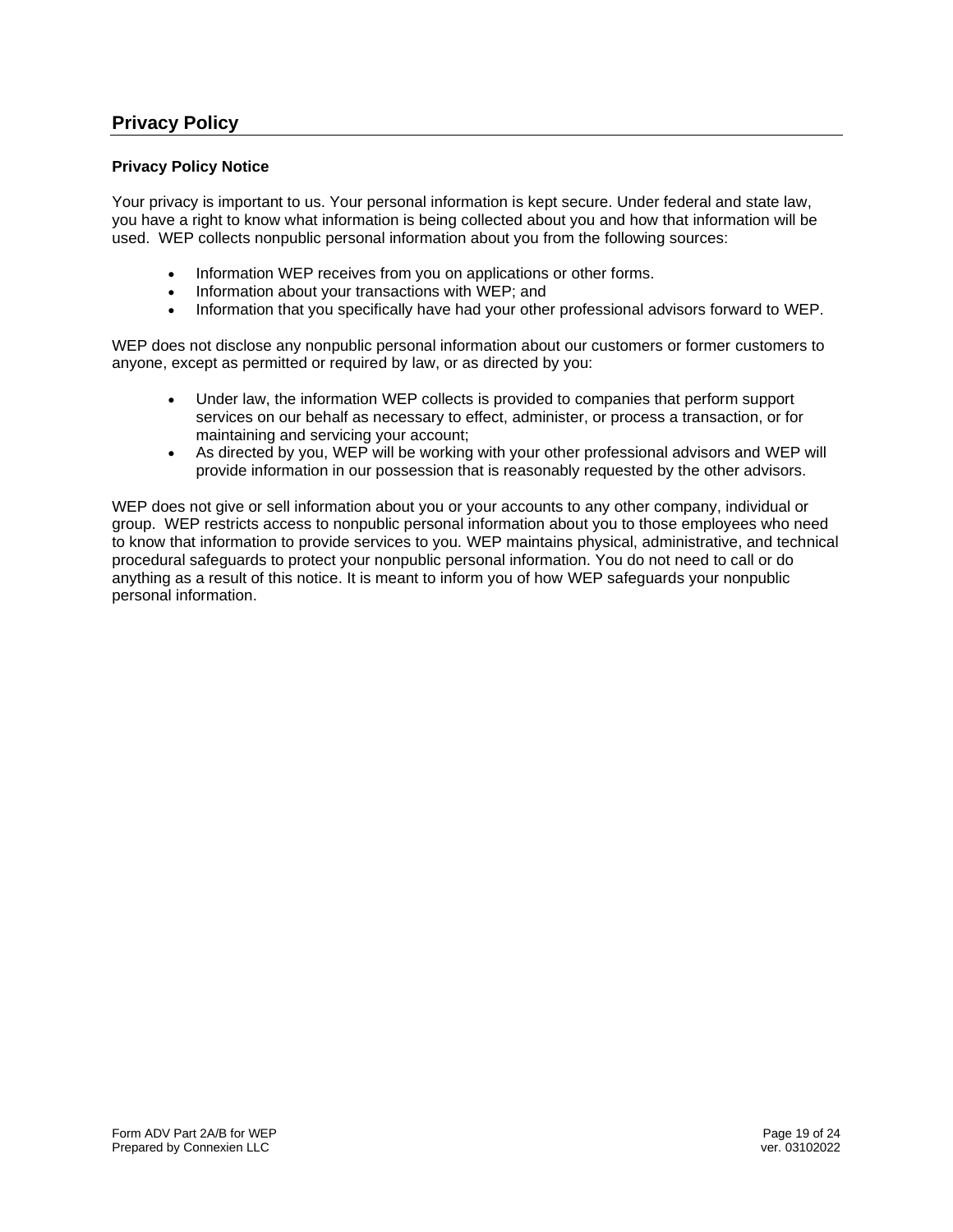# Form ADV Part 2B: Brochure Supplement

Last Updated: March 10, 2022

Wealth Enhancement & Preservation, Inc.

CRD Number: 124368

Supervised Persons: *Benjamin J. Hill*

2815 Townsgate Rd, Suite 100 Westlake Village, CA 91361 Tel (805) 449-1132 Fax (805) 449-1158 [www.wealth-inc.com](http://www.wealth-inc.com/)

*This brochure supplement provides information about the Supervised Persons listed above that supplement WEP's brochure. You should have received a copy of that brochure. Please contact Benjamin Hill at (805) 449-1132 and/or via [benjamin@wealth-inc.com](mailto:benjamin@wealth-inc.com) if you did not receive WEP's brochure or if you have any questions about the contents of this supplement.* 

*Additional information about WEP is also available on the SEC's website at [www.adviserinfo.sec.gov](http://www.adviserinfo.sec.gov/) or its own website at [www.wealth-inc.com.](http://www.wealth-inc.com/)*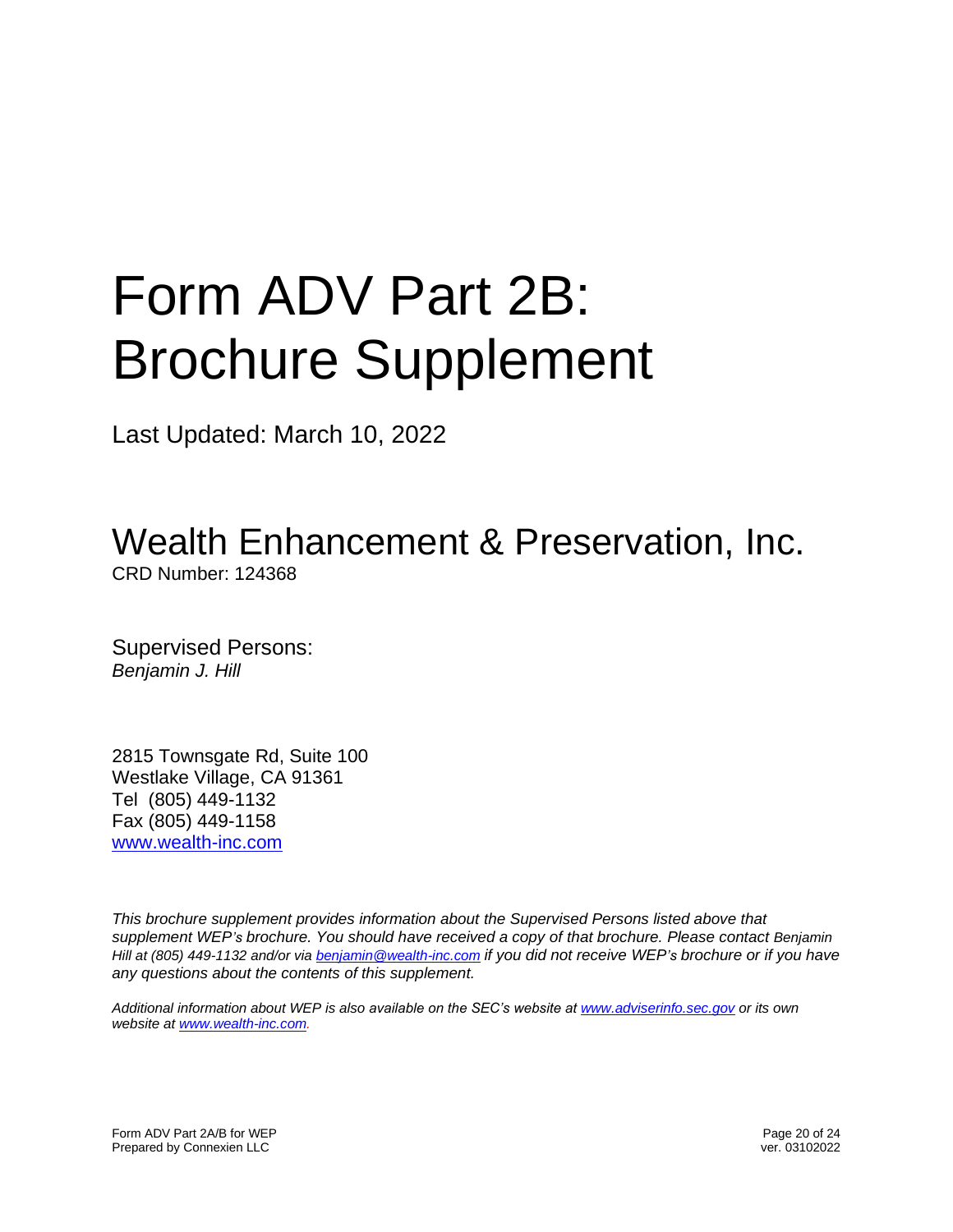# **Item 2. Educational Background and Experience**

#### **Minimum Standards**

WEP's requires certain licensing standards as well as a certain level of business experience for giving investment advice to clients. For example, all advisers must be professionals with relevant industry experience in order to adequately demonstrate a certain level of expertise in securities management and analysis. WEP requires that all investment adviser representatives maintain the minimum licensing qualifications in accordance with all federal, state, and self-regulatory organization (SRO) rules and regulations.

#### **List of Supervised Persons**

| Name:          | Benjamin J. Hill                                                        |
|----------------|-------------------------------------------------------------------------|
| Date of Birth: | 1976                                                                    |
| Education:     | Cal Poly San Luis Obispo, CA; B.S. Business Administration (1997)       |
|                | College for Financial Planning, CO; Certified Financial Planner (2001)  |
|                | The American College, PA; Chartered Life Underwriter (2001)             |
|                | American Institute for Philanthropic Studies, CA;                       |
|                | Certified Specialist in Planned Giving (2002)                           |
| Background:    | Galt Financial Group, Inc.; President (09/08-Present)                   |
|                | Wealth Enhancement & Preservation, Inc.; President (04/00-Present)      |
|                | Wealth Enhancement & Preservation, LLC; Investment Adviser (12/97-2002) |
|                | Associated Securities Corporation; Registered Rep. (01/98-9/08)         |
|                | Infotel Marketing, Inc.; Sales Coordinator (06/96-09/96)                |
|                | Cal Poly San Luis Obispo, CA; Student (09/94-12/97)                     |

#### **Use of Professional Designations**

**Certified Financial Planner (CFP®)**. The CERTIFIED FINANCIAL PLANNER™, CFP® and federally registered CFP (with flame design) marks (collectively, the "CFP® marks") are professional certification marks granted in the United States by Certified Financial Planner Board of Standards, Inc. ("CFP Board").

The CFP® certification is a voluntary certification; no federal or state law or regulation requires financial planners to hold CFP® certification. It is recognized in the United States and a number of other countries for its (1) high standard of professional education; (2) stringent code of conduct and standards of practice; and (3) ethical requirements that govern professional engagements with clients. Currently, more than 62,000 individuals have obtained CFP® certification in the United States.

To attain the right to use the CFP® marks, an individual must satisfactorily fulfill the following requirements:

- Education Complete an advanced college-level course of study addressing the financial planning subject areas that CFP Board's studies have determined as necessary for the competent and professional delivery of financial planning services and attain a bachelor's degree from a regionally accredited United States college or university (or its equivalent from a foreign university). CFP Board's financial planning subject areas include insurance planning and risk management, employee benefits planning, investment planning, income tax planning, retirement planning, and estate planning;
- Examination Pass the comprehensive  $CFP^{\circledast}$  Certification Examination. The examination, administered in 10 hours over a two-day period, includes case studies and client scenarios designed to test one's ability to correctly diagnose financial planning issues and apply one's knowledge of financial planning to real world circumstances;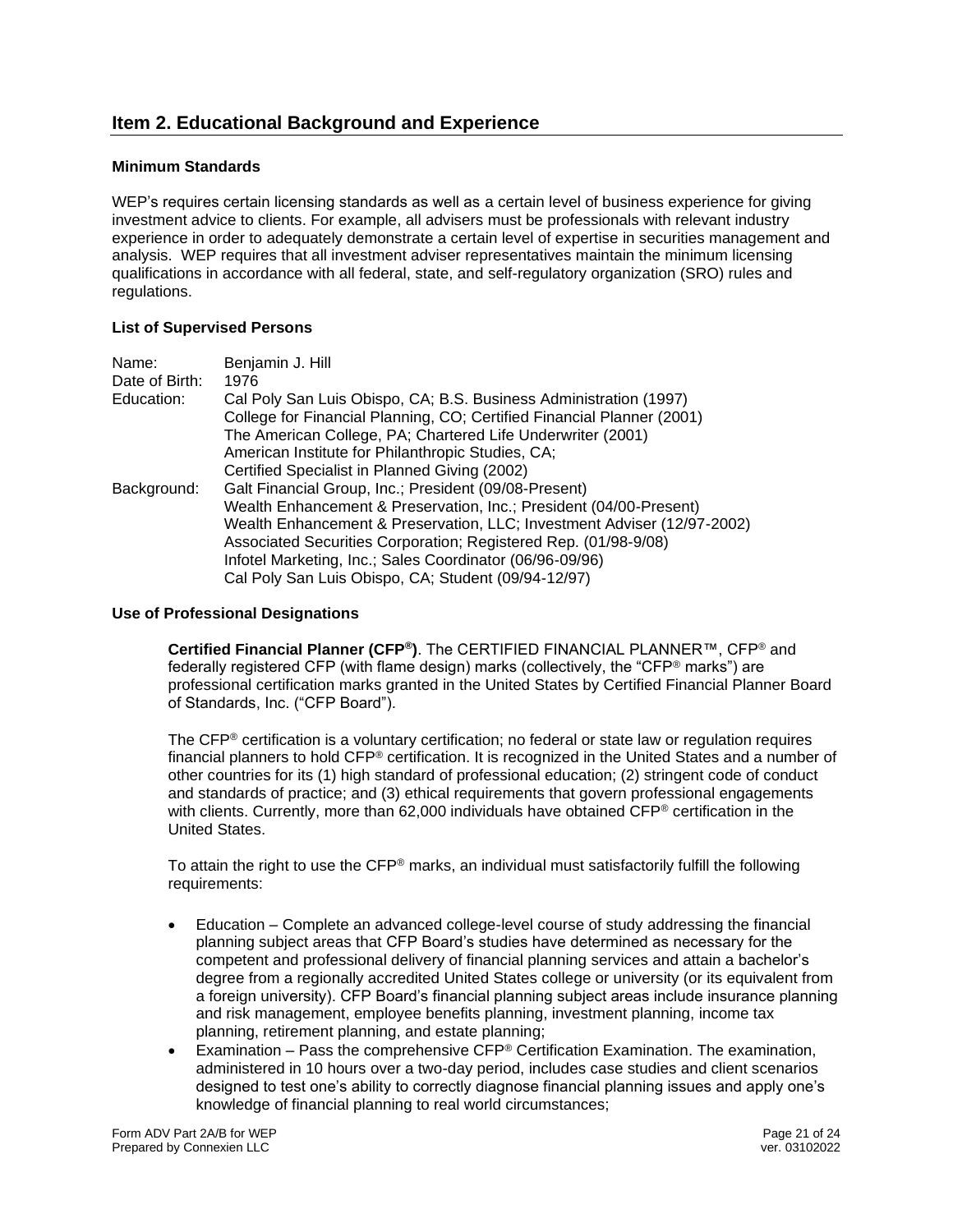- Experience Complete at least three years of full-time financial planning-related experience (or the equivalent, measured as 2,000 hours per year); and
- Ethics Agree to be bound by CFP Board's *Standards of Professional Conduct*, a set of documents outlining the ethical and practice standards for CFP® professionals.

Individuals who become certified must complete the following ongoing education and ethics requirements in order to maintain the right to continue to use the  $\text{CFP}^{\otimes}$  marks:

- Continuing Education Complete 30 hours of continuing education hours every two years, including two hours on the *Code of Ethics* and other parts of the *Standards of Professional Conduct*, to maintain competence and keep up with developments in the financial planning field; and
- Ethics Renew an agreement to be bound by the *Standards of Professional Conduct*. The Standards prominently require that CFP® professionals provide financial planning services at a fiduciary standard of care. This means  $CFP<sup>®</sup>$  professionals must provide financial planning services in the best interests of their clients.

CFP® professionals who fail to comply with the above standards and requirements may be subject to CFP Board's enforcement process, which could result in suspension or permanent revocation of their CFP® certification.

## **Item 3. Disciplinary Information**

#### **Criminal or Civil Action**

There are no disclosure events involving a criminal or civil action in a domestic, foreign, or military court of competent jurisdiction in which WEP or its personnel are involved.

#### **Administrative Proceeding (SEC/Federal/State)**

There are no disclosure events involving an administrative *proceeding* before the SEC, any other federal regulatory agency, any state regulatory agency, or any *foreign financial regulatory authority* in which WEP or its personnel are involved.

#### **Administrative Proceeding (SRO)/ Use of BrokerCheck**

WEP constantly strives to meet its objectives of providing advisory clients with convenient access to information necessary to assess the individuals they are relying on for investment advice while also reducing duplication of disclosure requirements. As such, Benjamin Hill has a disciplinary event as previously disclosed in Form ADV Part 1B and in Item 9 of Form ADV Part 2A. For clients who receive this supplement electronically, and who wish to obtain more detailed information about disclosure events involving any supervised person under the firm may access the Financial Industry Regulatory Authority's (FINRA) BrokerCheck system [\(www.finra.org/brokercheck\)](http://www.finra.org/brokercheck) as well as the Investment Adviser Public Disclosure (IAPD) system [\(www.adviserinfo.sec.gov\)](http://www.adviserinfo.sec.gov/).

There is no other *proceeding* in which a professional attainment, designation, or license of any of the supervised persons as part of this Brochure Supplement was revoked or suspended because of a violation of rules relating to professional conduct, nor were there any incidents where any of the supervised persons as part of this Brochure Supplement resigned (or otherwise relinquished his attainment, designation, or license) in anticipation of such a *proceeding.*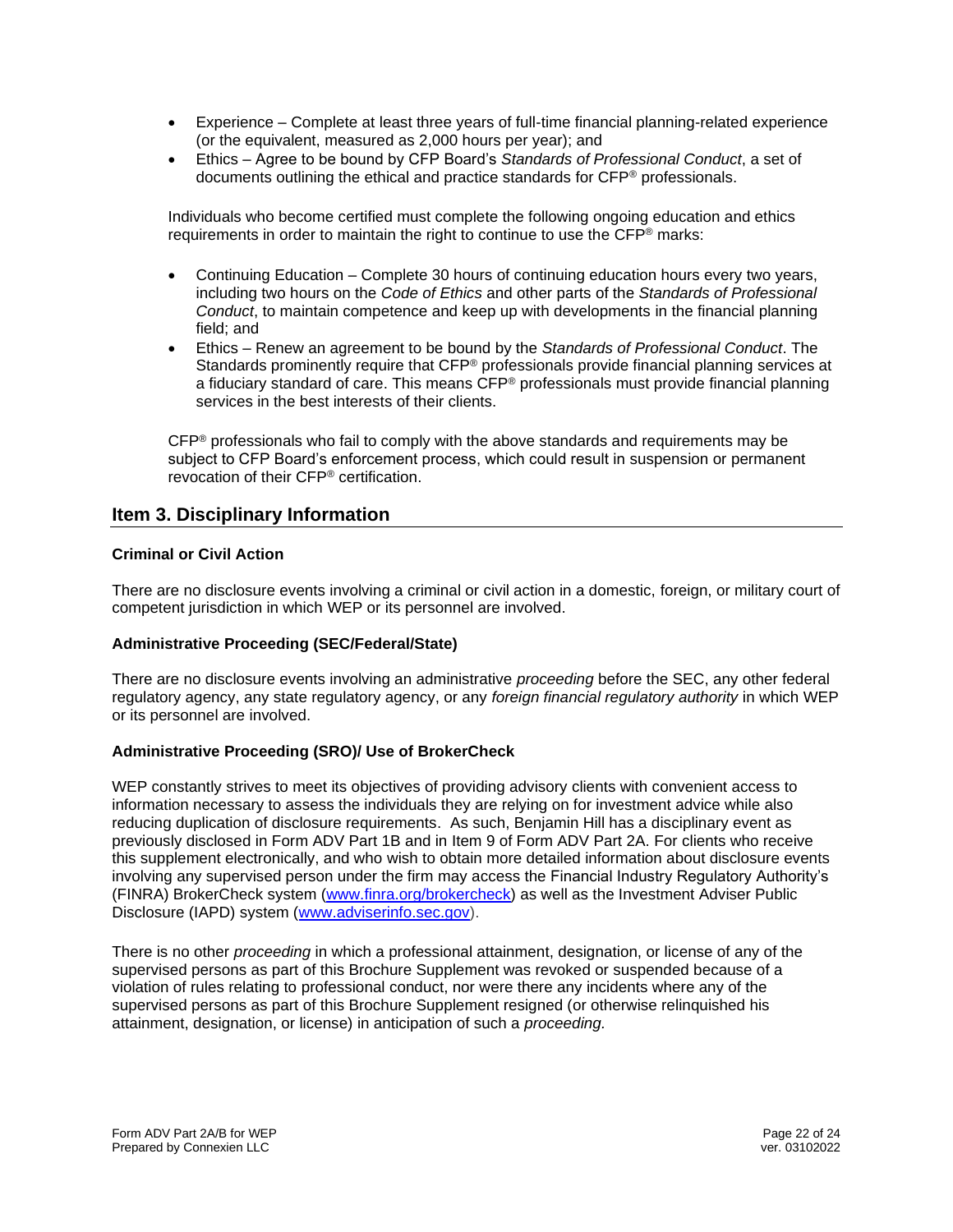# **Item 4. Other Business Activities**

#### **Other Related Investment Business**

None of WEP's *supervised person(s) listed above* is actively engaged in any *investment-related* business or occupation, including if the *supervised person* is registered, or has an application pending to register, as a futures commission merchant ("FCM"), commodity pool operator ("CPO"), commodity trading advisor ("CTA"), or an associated *person* of an FCM, CPO, or CTA.

Benjamin J. Hill is also registered principals and licensed securities salespersons, with Galt Financial Group (Firm CRD#146976) ("Galt"), a FINRA member broker-dealer. As such, Benjamin J. Hill who is also registered representative with Galt may recommend securities products for a commission. This could present a potential conflict of interest as certain registered representatives of WEP could receive fees and commissions if the client chooses to implement recommendations made in their capacity as registered representatives. However, the client is under no obligation to purchase products that WEP may recommend, or to purchase products through WEP.

#### **Insurance Business**

Benjamin J. Hill is a licensed insurance agent, and in such capacity, may recommend, on a fully disclosed basis, the purchase of certain insurance-related products which may present a potential conflict of interest between WEP's interests and those of its advisory clients. When acting in this capacity, they may receive commissions for selling these products. Insurance related consultations consist of approx. 10-25% of WEP's time/activity. However, clients are under no obligation to purchase products WEP or its management persons may recommend, or to purchase products or services through WEP or its management persons.

#### **Other Affiliations**

Benjamin J. Hill (Individual CRD#2983275) is also direct owner/shareholder of HSH Financial, Inc., a holding company and parent of Galt Financial Group, Inc. (Firm CRD#146976), a FINRA member brokerdealer.

Benjamin J. Hill is also indirect owner (through their affiliation with HSH Financial, Inc.) and registered representative of Galt Financial Group, Inc. (CRD#146976), a FINRA member broker-dealer.

As a registered representative of Galt and WEP, Benjamin Hill may recommend securities products for a commission and/or offer advisory and/or financial planning services for a fee which may or may not include solicitation of the Fund to Galt or WEP clients. This could present a potential conflict of interest as Benjamin Hill could receive fees and/or commissions if a client of Galt or WEP chooses to implement recommendations made in their capacity as registered representatives. However, clients are under no obligation to purchase products that Benjamin Hill, Galt or WEP may recommend, or to purchase products through Benjamin Hill, Galt or WEP.

# **Item 5. Additional Compensation**

None of the supervised persons listed above as part of this Brochure Supplement receive any "economic benefit" as that term is defined (e.g., *sales awards and other prizes)* from a non-client for providing advisory services.

# **Item 6. Supervision**

Benjamin J. Hill is the designated supervisor for WEP responsible for providing supervisory oversight regarding WEP's advisory business. Benjamin J. Hill's contact information is (805) 449-1132. All